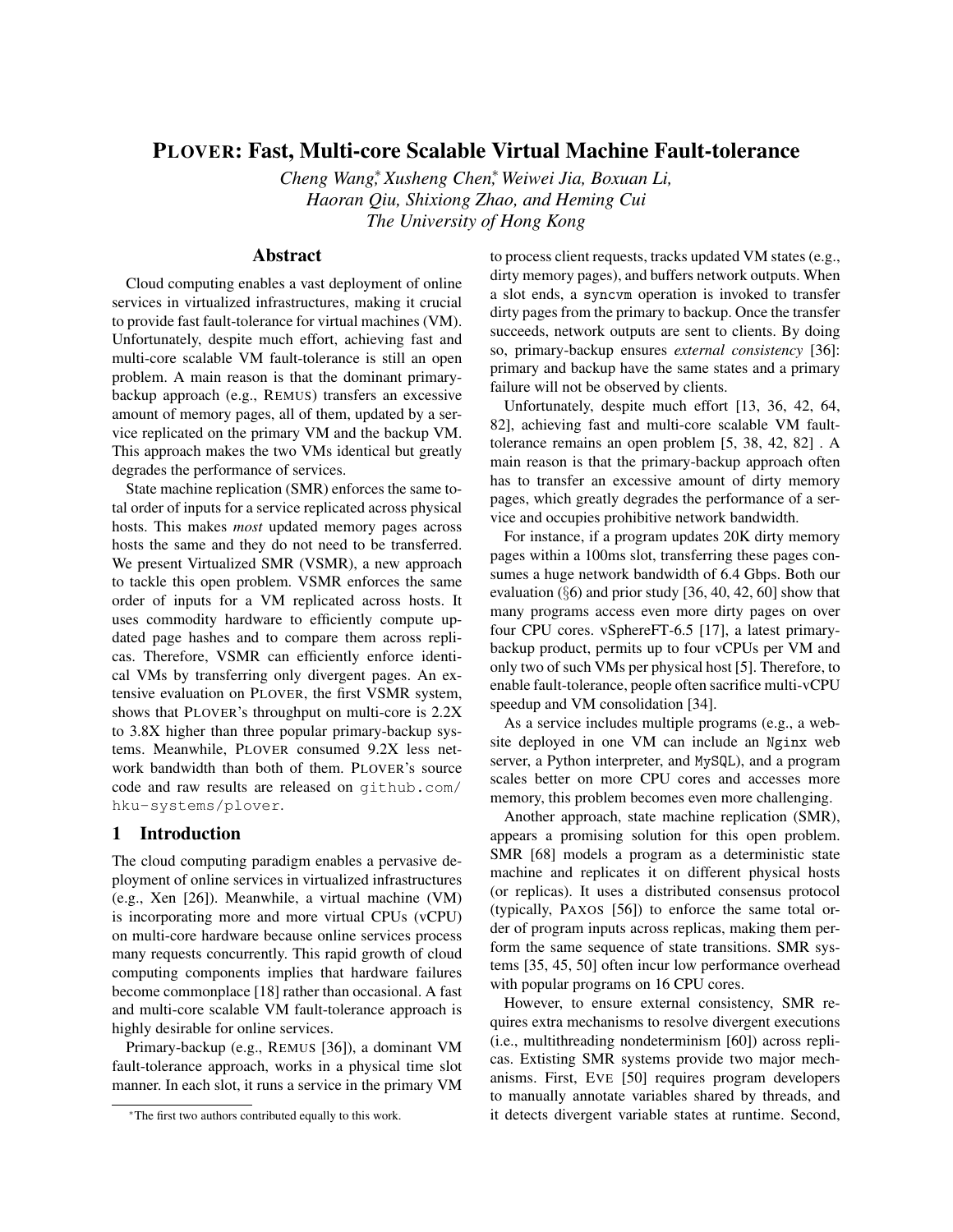REX [\[45\]](#page-13-6) and CRANE [\[35\]](#page-13-5) enforce the same order of inter-thread synchronization (e.g., locks) across replicas. If no data race occurs, determinism is ensured; otherwise, developers' diagnosis [\[51,](#page-14-4) [75\]](#page-15-2) may be needed. Therefore, neither of the two mechanisms is fully automatic.

Our key observation is that by enforcing the same total order of inputs for a VM replicated across hosts, almost all updated memory pages across the hosts are the same and they do not need to be transferred. Intuitively, if a VM containing a key-value service is replicated across hosts and it receives the same order of requests, all these hosts should contain roughly the same data in memory. Empirically, we enforced the same total order of client requests for 8 diverse services running on two VMs, and 72% to 97% of the services' dirty pages were the same after processing these requests.

This paper presents Virtualized SMR (VSMR), a new SMR approach that can achieve fast, multi-core scalable VM fault-tolerance. VSMR enforces same total order of network inputs for a VM replicated across hosts. It then periodically invokes a syncvm operation to efficiently compute updated page hashes, to compare them across the replicas, and to transfer only the divergent pages.

In a conceptual level, VSMR replicates an entire guest VM as a state machine and achieves the strengths of both SMR and primary-backup. By transferring only those divergent pages, VSMR automatically and efficiently ensures external consistency. Leveraging the powerful fault-tolerance of PAXOS, VSMR tackles a notorious "split-brain problem" (§[2.2\)](#page-2-0) in primary-backup systems.

We implemented PLOVER,<sup>[1](#page-1-0)</sup> the first VSMR system in Linux. PLOVER uses APUS [\[92\]](#page-16-0), a fast, RDMA-powered PAXOS implementation. PLOVER intercepts inbound network packets in the KVM QEMU hypervisor [\[80\]](#page-15-3) and replicates them to other VM hypervisors using PAXOS. PLOVER's syncvm operation (§[4\)](#page-4-0) is built on top of PAXOS for robustness, and it uses RDMA to efficiently compare page hashes across replicas. PLOVER does not modify the underlying PAXOS protocol, so it is generic to work with other fast consensus protocols [\[58,](#page-14-5) [78\]](#page-15-4).

We evaluated PLOVER on 12 widely used programs, including 8 servers (e.g., SSDB [\[85\]](#page-15-5) and Tomcat [\[3\]](#page-12-5)) and 4 dynamic language interpreters (e.g., PHP). We group these programs into 8 practical services, including DjCMS [\[7\]](#page-12-6), a content management system (CMS) that consists of Nginx [\[73\]](#page-15-6), Python, and MySQL [\[22\]](#page-12-7). We compared PLOVER with three well-engineered primary-backup systems QEMU-MicroCheckpoint [\[13\]](#page-12-2) (for short, MC) , COLO [\[38\]](#page-13-2), and STR [\[63\]](#page-14-6). Evaluation shows that:

1. On average, PLOVER's throughput is 2.2X higher

than MC, STR, and COLO on 4-vCPU VMs, 3.8X higher on 16-vCPU VMs. Compared to unreplicated executions, PLOVER's overhead on response time is modest. PLOVER has reasonable CPU usage.

- 2. PLOVER consumes 9.2X less network bandwidth than both MC, STR, and COLO on average. It enables consolidating multiple fault-tolerant VMs on one host.
- 3. PLOVER is robust to various failures.

Our major contribution is VSMR, a new SMR approach, which automatically achieves much faster and more scalable VM fault-tolerance. Our other contributions include the PLOVER implementation and an extensive evaluation on diverse, sophisticated online services. Moreover, by efficiently enforcing the same VM across hosts, PLOVER can be broadly applied to other research areas. For instance, page-level false-sharing [\[28,](#page-13-7) [61\]](#page-14-7) is a notorious performance problem in multithreading replay [\[40,](#page-13-3) [54,](#page-14-8) [67\]](#page-15-7). PLOVER can be an effective template to alleviate this problem, because most false-shared pages across the record and replay hosts should have the same contents and they do not need to be transferred.

The remaining of the paper is organized as follows. §[2](#page-1-1) introduces the background of RDMA, VM, and PAXOS. §[3](#page-3-0) gives an overview on PLOVER's architecture and its advantages over the primary-backup approach. §[4](#page-4-0) presents PLOVER's runtime system. §[5](#page-6-1) describes implementation details, §[6](#page-6-0) presents evaluation results, §[7](#page-11-0) introduces related work, and §[8](#page-11-1) concludes.

### <span id="page-1-1"></span>2 Background

## 2.1 RDMA

RDMA (Remote Direct Memory Access) [\[2\]](#page-12-8) can directly write from the userspace memory of a host to the userspace memory of a remote host, bypassing the OS and CPU on both hosts. RDMA architectures (e.g., Infiniband [\[2\]](#page-12-8) and RoCE [\[11\]](#page-12-9)) are commonplace within a datacenter due to their ultra low latency and decreasing costs. RDMA's ultra low latency comes from not only its OS bypassing feature, but also its dedicated network stack implemented in hardware. RDMA latency is several times smaller than software-only OS bypassing techniques (e.g., DPDK [\[6\]](#page-12-10) and Arrakis [\[77\]](#page-15-8)).

The advantage of RDMA latency is especially significant when transferring messages of small sizes. Benchmarks [\[4,](#page-12-11) [10\]](#page-12-12) show that, with the same network interface card (NIC), transferring messages of less than 2KB on RDMA is about 10X∼30X faster than on TCP. If the message size becomes larger (e.g., over 8KB), RDMA latency is merely about 30% faster than TCP because network bandwidth becomes a bottleneck for both. This

<span id="page-1-0"></span><sup>&</sup>lt;sup>1</sup>The Pacific golden plover is well known for her strong tolerance to the extreme weather in Alaska.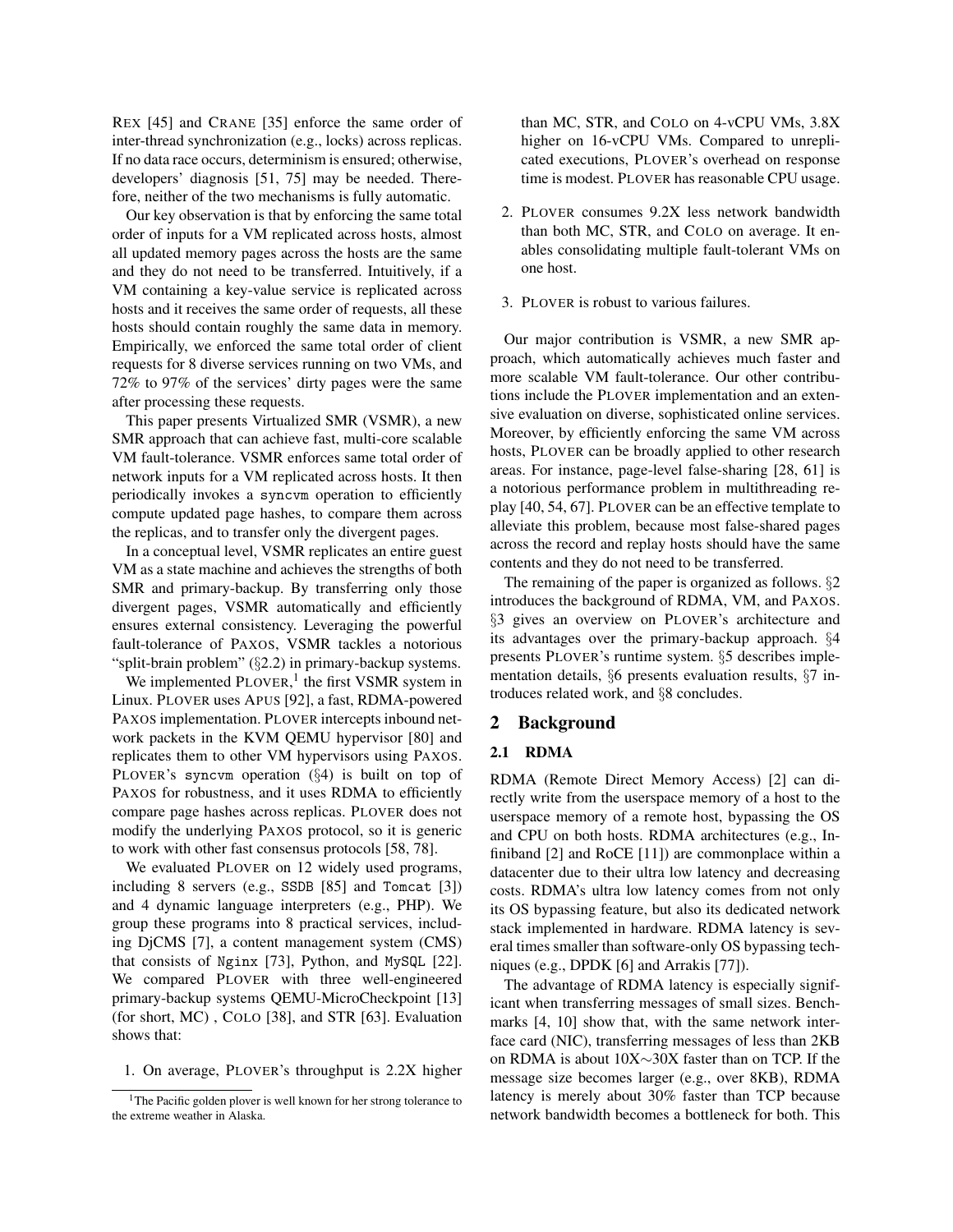suggests that RDMA is attractive for invoking consensus on inputs and sending hashes of memory pages, and it is less beneficial for transferring pages. PLOVER uses RDMA for invoking PAXOS consensus, exchanging page hashes across replicas, and transferring divergent pages.

#### <span id="page-2-0"></span>2.2 Virtual Machine and Its Fault-tolerance

VMs [\[26,](#page-12-0) [52,](#page-14-9) [91\]](#page-15-9) are widely used in clouds and datacenters due to their low performance overhead [\[42\]](#page-13-1), platform independence, performance isolation [\[47\]](#page-14-10), etc. For instance, KVM [\[52\]](#page-14-9) is an accelerator that uses the hardware virtualization features of various CPUs, while QEMU [\[80\]](#page-15-3) emulates the hardware for VMs. PLOVER uses KVM-QEMU for three main reasons. First, KVM-QEMU incurs little performance overhead compared to bare-metal. Second, QEMU works in userspace and is suitable for RDMA-based PAXOS to intercept inputs (RDMA currently only supports userspace memory). PLOVER uses QEMU's tap\_send() API to intercept network inputs. Third, the QEMU virtual threads that act as vCPUs are spawned from the QEMU main process, which enables PLOVER to monitor programs running in a guest VM non-intrusively [\[87\]](#page-15-10) without modifying the guest.

Moreover, VM platform independence enables consolidation [\[34\]](#page-13-4): people can migrate many VMs [\[32,](#page-13-8) [72\]](#page-15-11) to a small number of physical hosts to save energy and ease management. However, consolidation also implies that many VMs are prone to hardware failures. Therefore, a fast, scalable, and network bandwidth friendly VM faulttolerance approach is highly desirable.

Existing VM fault-tolerance systems [\[13,](#page-12-2) [17,](#page-12-4) [36,](#page-13-0) [38,](#page-13-2) [63,](#page-14-6) [64,](#page-14-0) [82\]](#page-15-0) are mainly based on the primary-backup approach. To maintain external consistency, the primary must transfer the dirty memory modified by a program within one time slot to the backup before releasing outputs, the so called "output commit problem" [\[86\]](#page-15-12). Therefore, the major performance bottleneck of this approach is the time taken to transfer dirty pages, because local memory access speed can be 10X∼100X faster [\[14\]](#page-12-13) than network speed. As real-world programs become increasingly scalable on multi-core and access more memory per second, this bottleneck becomes even more significant. An evaluation [\[42\]](#page-13-1) shows that this transfer time can be much bigger than a syncvm time slot, greatly degrading the performance of services.

Synchronization Traffic Reduction (STR) [\[63\]](#page-14-6) is a heuristic for reducing the number of transferred pages. It runs both primary and secondary VMs in parallel to process the same network inputs in the same order. STR uses a 25ms syncvm interval and only transfers divergent pages in each syncvm operation. However, both our evaluation and STR's show that this heuristic is ineffective because of the static syncvm interval  $(\S6.2)$  $(\S6.2)$ .

COLO is a primary-backup system deployed in Huawei [\[20\]](#page-12-14). It runs the same service on both primary and backup, compares per-connection network outputs, and does a syncvm if there is any network output divergence. COLO can safely skip the syncvm operation if network outputs remain identical. Nevertheless, both our evaluation and COLO's show that its performance severely degrades when the number of client connections is large.

vSphereFT used to take a record-replay approach [\[29,](#page-13-9) [83\]](#page-15-13) for uni-vCPU, but it switches to the REMUS approach since vSphereFT 6.0 [\[9,](#page-12-15) [17\]](#page-12-4). If fault-tolerance is enabled, vSphereFT permits at most four vCPUs per VM and only two of such VMs per host [\[5\]](#page-12-3). This affects multi-vCPU speedup and VM consolidation.

Since primary-backup has only two replicas, when network partition occurs, neither the primary nor backup can determine whether the other one fails forever or is temporarily partitioned. Therefore, they both may serve client requests, breaking external consistency. This is the notorious "split-brain problem" [\[23,](#page-12-16) [24,](#page-12-17) [83\]](#page-15-13).

### <span id="page-2-1"></span>2.3 PAXOS and SMR Systems

PAXOS [\[55,](#page-14-11) [56,](#page-14-2) [68\]](#page-15-1) is a major protocol to enforce the same, totally ordered inputs across replicas. For efficiency, typical PAXOS implementations [\[68,](#page-15-1) [74\]](#page-15-14) take the Multi-Paxos approach [\[55\]](#page-14-11): it elects a dedicated leader in each view to invoke consensus on new inputs, and other replicas work as witnesses to agree on inputs. In PAXOS, the value of each agreed input is flexible, and PLOVER takes advantage of this flexibility. PAXOS can be used to maintain different roles consistently for different replicas [\[58,](#page-14-5) [71\]](#page-15-15), and replicas with different roles can interpret the same agreed input value differently according to the (consistent) roles. E.g., the leader of NOPaxos [\[58\]](#page-14-5) executes inputs; its witnesses agree on inputs and interpret inputs as no-operation (NOP).

To maintain roles for replicas consistently, PAXOS replicas send periodical heartbeats [\[68,](#page-15-1) [74\]](#page-15-14) to other replicas and track the number of heartbeat failures with a threshold. If a replica finds that its threshold is reached, it suspects the replica on the other end failed and it invokes a new consensus (e.g., leader election); otherwise, a replica can safely intercept inputs or logical operations on its own safely. During leader election, the node with the most up-to-date state wins [\[74,](#page-15-14) [78\]](#page-15-4).

Three recent SMR protocols, NOPaxos [\[58\]](#page-14-5), APUS [\[92\]](#page-16-0), and DARE [\[78\]](#page-15-4) incur a low consensus latency of tens of  $\mu$ s. PLOVER uses APUS for three main reasons: (1) it provides a flexible paxos op(void \*val) API to propose a consensus request with val as the proposed value; (2) its consensus protocol includes a durable storage (DARE works purely in memory); and (3) it is open source.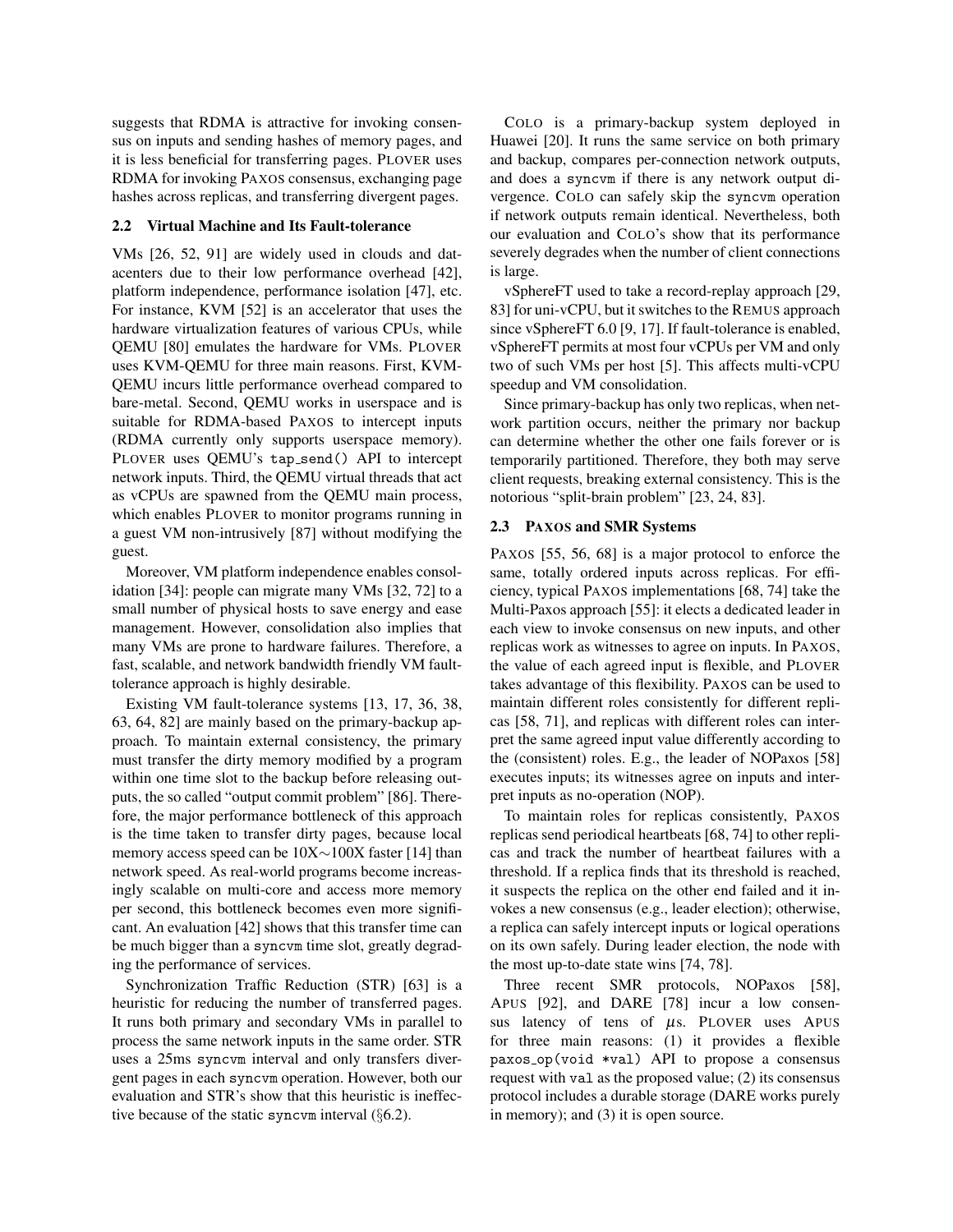# <span id="page-3-0"></span>3 Overview

## 3.1 Deployment Suggestion

PLOVER's deployment follows typical SMR systems: three replicas are connected with RDMA networks, and each replica runs a PLOVER VM instance containing a set of programs. We suggest each replica have 16+ CPU cores. By running three replicas, PLOVER can tolerate hardware failures or network partitions of one replica. This fault-tolerance guarantee is sufficient because: (1) a VM can already tolerate various failures in guest OS, and (2) tolerating one failure is a common guarantee in VM fault-tolerance systems [\[17,](#page-12-4) [36\]](#page-13-0).

We suggest more CPU cores because PLOVER uses spare cores to compute dirty page hashes. Our evaluation used 24-core hosts and PLOVER performance was already reasonable. In addition, RDMA becomes prevalent [\[69,](#page-15-16) [78\]](#page-15-4). RDMA is just a requirement for current PLOVER implementation, not a requirement for VSMR. One can implement VSMR using other fast PAXOS protocols (e.g., NOPaxos [\[58\]](#page-14-5)) and using other OS bypass techniques (e.g., Arrakis [\[77\]](#page-15-8)) to send page hashes.

### <span id="page-3-2"></span>3.2 PLOVER Architecture

<span id="page-3-1"></span>

Figure 1: PLOVER *Architecture.* Key components are in blue, inputs are in green, divergent dirty pages are in red.

We designed PLOVER to be simple and generic for various PAXOS implementations. To this end, PLOVER has two unique features compared to regular SMR systems.

First, unlike regular SMR systems which maintain two replica roles (leader and witness), PLOVER invokes PAXOS to consistently maintain three replica roles: leader, secondary, and witness. In PLOVER's underlying PAXOS level, both PLOVER's secondary and witness are "PAXOS witnesses" which simply agree on consensus requests. The only difference is about interpreting syncvm in the upper PLOVER system level: the PLOVER leader and secondary involve the syncvm, and the PLOVER witness interprets syncvm as NOP. We made this design choice because transferring divergent pages to only the secondary is efficient.

Second, to minimize service downtime during the leader's failures, rather than letting the remaining nodes compete to be the new leader, PLOVER elevates its secondary to be the leader because the secondary's state is more up-to-date than the witness's. PLOVER has the same safety guarantee as PAXOS by ensuring there is one unique leader in each view and all the replicas are consistent with their roles (§[4.5\)](#page-5-0). To preserve the fault tolerance guarantee, the new leader will do a VM migration to the witness, elevate the witness to be the secondary, and then begin to serve client requests.

Figure [1](#page-3-1) shows PLOVER's architecture with four key components: the PAXOS input coordinator (PAXOS), the consensus log (*log*), the output buffering guard (*guard*), and the syncvm component. The PAXOS coordinators reside in all three replicas to maintain a consensus log with the same order of SMR operations, including input requests, syncvm, and role changes (§[4.2\)](#page-4-1).

When PLOVER starts, PAXOS elects one replica as the leader, which is dedicated to receive and make consensus on client requests. When the leader receives a new network input, it invokes PAXOS to replicate this input on PLOVER's replicas. §[6.3](#page-9-0) shows that, by enforcing the same total order of realistic workload inputs for different VM replicas for 8 services, 72% ∼97% of the programs' memory are already the same and do not need to be transferred.

The leader periodically invokes consensuses on syncvm operations to synchronize the VM states of the VMs. PLOVER uses an adaptive algorithm to determine the intervals between two syncvm operations based on current workloads, which effectively reduces transferred states and improves performance (§[4.3\)](#page-5-1). On successful consensus on a syncvm operation, the syncvm components of the leader and secondary interpret it with three steps: (1) they exchange dirty page bitmaps and compute hashes of each dirty physical pages concurrently; (2) the leader receives hashes from the secondary and compare hashes; (3) the leader transfers only the divergent pages. §[4.4](#page-5-2) describes our syncvm protocol in detail.

The guards on both leader and secondary buffer network outputs since the last syncvm operation. When a new syncvm succeeds, the leader's guard releases outputs to clients, while the secondary discards outputs.

PLOVER ensures external consistency. Suppose the leader fails in the *nth* slot (i.e., PLOVER has finished  $n - 1$  syncvm operations), the secondary becomes the new leader, and the old leader and the new leader have the same states in the last  $n - 1$  slots. Since the old leader's output in the *nth* slot has not been released by PLOVER, clients will not observe any inconsistency even if the new leader's state in the *nth* slot differs from the old leader's. Thus, the new leader can take over without perturbing clients.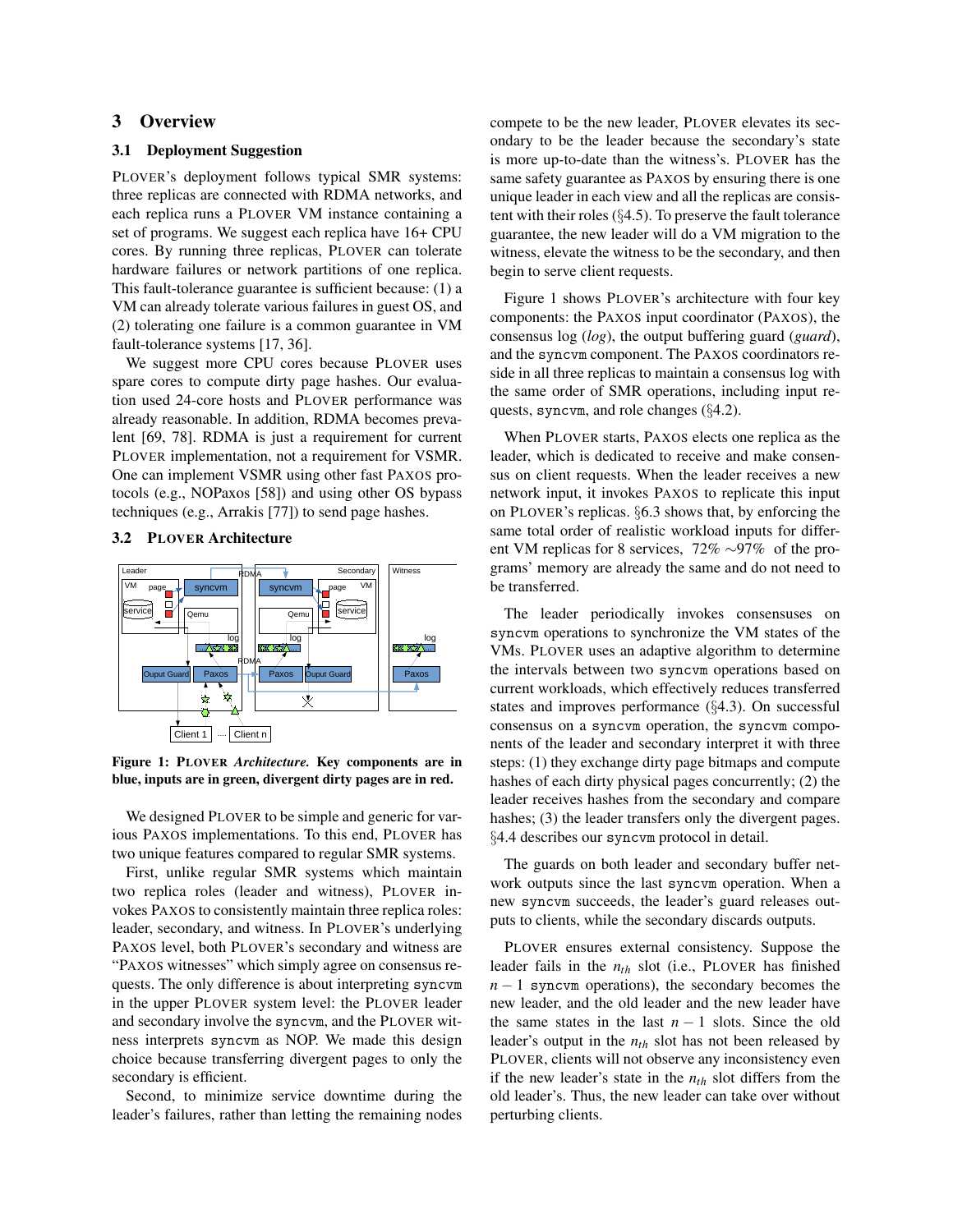<span id="page-4-2"></span>

Figure 2: *Comparing* syncvm *operation in VSMR and MC*.

#### <span id="page-4-4"></span>3.3 Comparing PLOVER and primary-backup

We design PLOVER to gain the same fault-tolerance strength as regular SMR. By using PAXOS to maintain the roles of replicas, PLOVER can consistently maintain a leader. By running three PAXOS replicas, PLOVER is also able to consistently detect an outdated leader caused by transient network partitions. In contrast, primarybackup is known unable to handle network partition, the so called "split-brain problem" (§[2.2\)](#page-2-0). Because hardware failures may cause transient network partitions (e.g., NIC or network switch errors), PAXOS's strong faulttolerance is increasingly useful.

To illustrate why PLOVER can be faster than a typical primary-backup approach, Figure [2](#page-4-2) shows the leader or primary's workflow in PLOVER and in MC [\[13\]](#page-12-2), a recent REMUS-based implementation developed in QEMU [\[80\]](#page-15-3). Within a primary-backup syncvm operation, the time taken in MC's primary can be divided into two major phases: (1) *tcopy*, time taken for copying dirty pages to another memory region; and  $(2)$   $t_{transfer}$ , time taken for transferring dirty pages. The primary resumes its guest VM after phase (1), but it must release outputs after phase (2) for external consistency.  $t_{transfer}$  is often much longer than *tcopy* and becomes the bottleneck  $(§6.2).$  $(§6.2).$  $(§6.2).$ 

The time taken in a PLOVER leader's syncvm operation can be divided into three major phases: (a) *tcompute*, time taken to compute hashes for local dirty pages; (b) *tcompare*, time taken to compare hashes between leader and secondary; and (c) *tdivergent*, time taken to transfer only divergent pages. PLOVER resumes its guest VM and releases outputs after transferring the divergent pages. PLOVER resumes the guest VM after the transfer because it saves the page copy time by using RDMA to directly write divergent pages to the secondary.

Compared to primary-backup, PLOVER's phase (a) can be fast by leveraging CPU cores, and phase (b) can be fast by leveraging RDMA. Phase (c) can be fast if most dirty pages between the PLOVER leader and secondary are the same. Our evaluation shows that PLOVER's  $t_{divergent}$  is up to 12.8X faster than MC's  $t_{transfer}$ .

<span id="page-4-3"></span>

| A PT         | Argument      | <b>API Semantic</b>        |
|--------------|---------------|----------------------------|
| paxos_second | secondary ID  | Propose the secondary      |
| paxos_input  | input packets | Propose client requests    |
| paxos_syncvm | syncvm        | Propose a syncom operation |

Table 1: PLOVER*'s consensus operations, all built on top of* APUS*'s* paxos op(void \*val) *API (*§*[2.3\)](#page-2-1)* .

## <span id="page-4-0"></span>4 The PLOVER Runtime System

This section introduces PLOVER's runtime System. Table [1](#page-4-3) shows all the three types of consensus operation APIs that PLOVER's leader invokes.

#### <span id="page-4-5"></span>4.1 Terminology Setup

A PLOVER replica maintains a  $\langle$ role,vid,log,  $n_{err}$  > tuple on its local QEMU hypervisor. role is a replica's role (leader, secondary, or witness) that has been agreed by PAXOS; vid is the current PAXOS view ID [\[68\]](#page-15-1); log is the current PAXOS consensus log (§[3.2\)](#page-3-2), and *nerr* is the current number of communication failures recorded in PAXOS (e.g., a PAXOS heartbeat failure will increment *nerr* by 1). vid, log, and *nerr* are all exposed from the underlying PAXOS implementation, and PLOVER only updates *nerr* if a syncvm has an error. In short, PLOVER runs on top of PAXOS without modifying its implementation.

#### <span id="page-4-1"></span>4.2 SMR Operation Types

As an SMR system, all PLOVER operations run on top of the underlying PAXOS protocol. PLOVER has three SMR operations in total: paxos\_second, paxos\_input, and paxos\_syncvm (Table [1\)](#page-4-3).

The paxos second API is invoked by the PLOVER leader to assign one replica as the secondary, ensuring that the new secondary is consistently agreed among PLOVER replicas. This API is invoked when a new PLOVER leader is elected or the secondary is suspected to fail. PLOVER's leader randomly proposes a replica in its current PAXOS group as the secondary. This operation complies with PAXOS safety guarantee even if the proposed secondary fails, because the leader's syncvm operations can detect the new secondary's failure by incrementing *nerr* (§[4.4\)](#page-5-2).

The paxos input operations are invoked by the leader when inbound network packets arrive at local hypervisor. Both PLOVER secondary and witness act as "PAXOS witnesses" to agree on the proposed packet, achieving a standard PAXOS consensus.

The paxos\_syncvm is used to invoke a syncvm operation in PLOVER. When the primary finds that the service running in local VM has finished processing inputs and become idle (§[4.3\)](#page-5-1), it invokes a consensus on syncvm by invoking a paxos\_syncvm operation. Invoking a syncvm with consensus is beneficial: it makes the leader and secondary receive exactly the same sequence of client requests between every two consecutive syncvm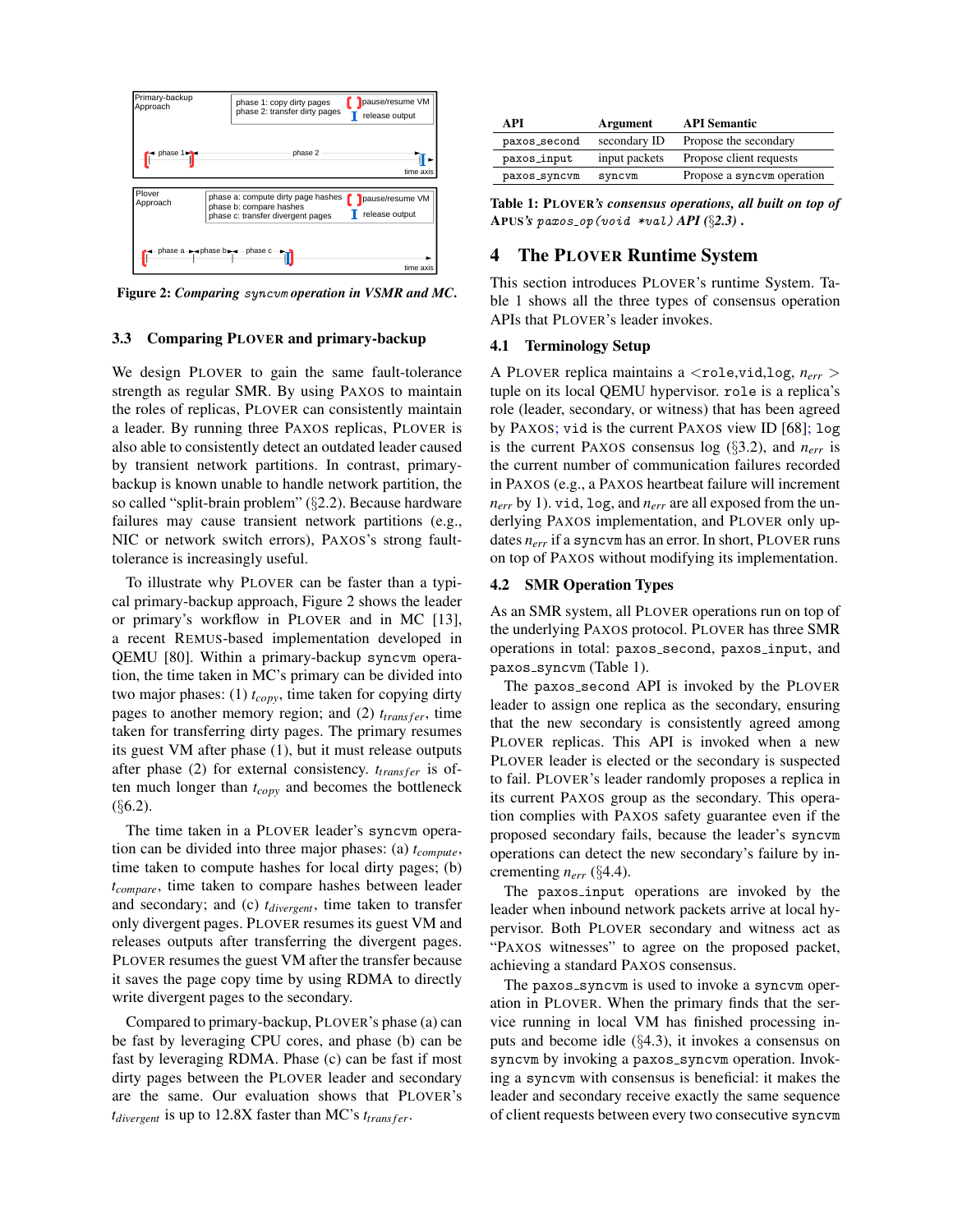operations, greatly reducing memory divergence (§[6.3\)](#page-9-0).

### <span id="page-5-1"></span>4.3 Efficiently Determining Slot Boundary

Similar to primary-backup for ensuring external consistency [\[86\]](#page-15-12), PLOVER leader must buffer all outbound packets before a syncvm succeeds, including client responses and TCP ACKs. Client programs will stop sending new packets when their TCP congestion windows are met, even server programs have finished processing requests and become idle. This leads to unnecessary time slots. In practical workloads with concurrent connections, arrival times of requests are often unpredictable, thus a static syncvm time slot configuration (e.g., 25ms in REMUS and 100ms in MC) can often cause an idle service and unnecessary time slots.

To avoid unnecessary time slots, PLOVER develops an adaptive-slot algorithm by inserting syncvm operations when its leader determines idle status of programs running in guest VM. PLOVER leverages QEMU's threading hierarchy to spawn an internal thread that checks the CPU usage of the guest VM to determine whether it is idle. §[5.1](#page-6-2) describes implementation details. This simple, non-intrusive algorithm helps PLOVER quickly proceed its slots, and our evaluation shows that this algorithm is effective in improving PLOVER's performance (§[6.2\)](#page-7-0).

### <span id="page-5-2"></span>4.4 Protocol for syncvm

PLOVER's syncom contains three phases  $(\S 3.3)$  $(\S 3.3)$ . The first phase is compute. On executing the paxos\_syncvm operation, the leader pauses its VM immediately, while the secondary does the pause when its programs become idle (§[4.3\)](#page-5-1). When both VMs are paused, leader and secondary exchange their dirty page bitmap and compute a union of the two bitmaps. Then, leader and secondary concurrently compute page hashes according to the union.

The second phase is compare. The secondary sends its hash list to the leader, and the leader does a comparison to identify all divergent pages.

The third phase is transfer. The leader uses RDMA to transfer all divergent pages to secondary and append a special EOF at the end. The secondary saves the pages in a static buffer, sends an ACK to the leader, and applies divergent pages to its guest VM in an atomic manner. This is crucial for PLOVER's correctness because if the secondary starts applying pages while receiving, and the leader fails in the middle, the secondary will end in a corrupted state. On receiving the ACK, the leader releases outputs since the last syncvm and resumes its guest VM.

All the three phases carry the sender's vid and the receiver checks vid as a standard PAXOS way [\[35,](#page-13-5) [68\]](#page-15-1). If any communication error happens during a syncvm, a local replica increments *nerr* by 1. If this replica is the leader, it re-invokes a syncvm consensus (§[4.2\)](#page-4-1). PAXOS will be involved once  $n_{err}$  reaches its re-election threshold. Although updating *nerr* in both PLOVER and in the underlying PAXOS may have data races, *nerr* is just a statistic variable and there is no a correctness issue.

### <span id="page-5-0"></span>4.5 Handling Replica Failures

PLOVER automatically tolerates one replica failure. If the secondary fails, the leader will invoke a standard VM migration to bring the witness's states up-to-date and elevate the witness to be the secondary. If the witness fails, no PLOVER actions are needed because the leader can continue to serve client requests and ensure fault tolerance.

If the leader is suspected to fail, a new leader will be elected. Because the secondary's state is more upto-date, PLOVER ensures if a secondary is working normally, it will always be the new leader. To do so, PLOVER doesn't let the witness become the leader in the leader election. After the secondary becomes the leader, it will do a VM migration from itself to the witness, elevate the witness to be the secondary, and start to serve client requests.

### 4.6 Correctness

PLOVER is designed to handle the same failure model as regular SMR, where network messages may be lost but will not be corrupted, network may be partitioned, and hosts may fail. As an SMR system with three replicas, PLOVER can tolerate the failure of one replica.

PLOVER guarantees external consistency: if a client receives a reply for its requests, the execution states generating this reply will not be lost. Prior work [\[36,](#page-13-0) [38\]](#page-13-2) shows that this guarantee is sufficient for VM fault-tolerance in a client-server model.

We give a proof sketch of PLOVER's external consistency guarantee in three steps. First, all replies are sent from PLOVER's leader. PLOVER's underlying PAXOS protocol ensures one strongly consistent leader among the replicas. Moreover, only the leader invokes syncvm operations and network outputs will not be released until a syncvm finishes.

Second, PLOVER does not affect the correctness of its underlying PAXOS. We made only two modifications to the underlying PAXOS protocol: always elevating the secondary to be the new leader and increasing *nerr* on a syncvm error (§[4.1\)](#page-4-5). These two modifications do not hurt PAXOS's correctness because it guarantees there is one unique leader in each view, and *nerr* is just a counter of observed communication errors on a local host.

Third, before sending out a reply, the leader has finished a syncvm and successfully replicated the states that generate this reply to the secondary. No matter which replica fails, the states will not be lost. Therefore, PLOVER ensures external consistency.

We also carefully designed PLOVER for reasonable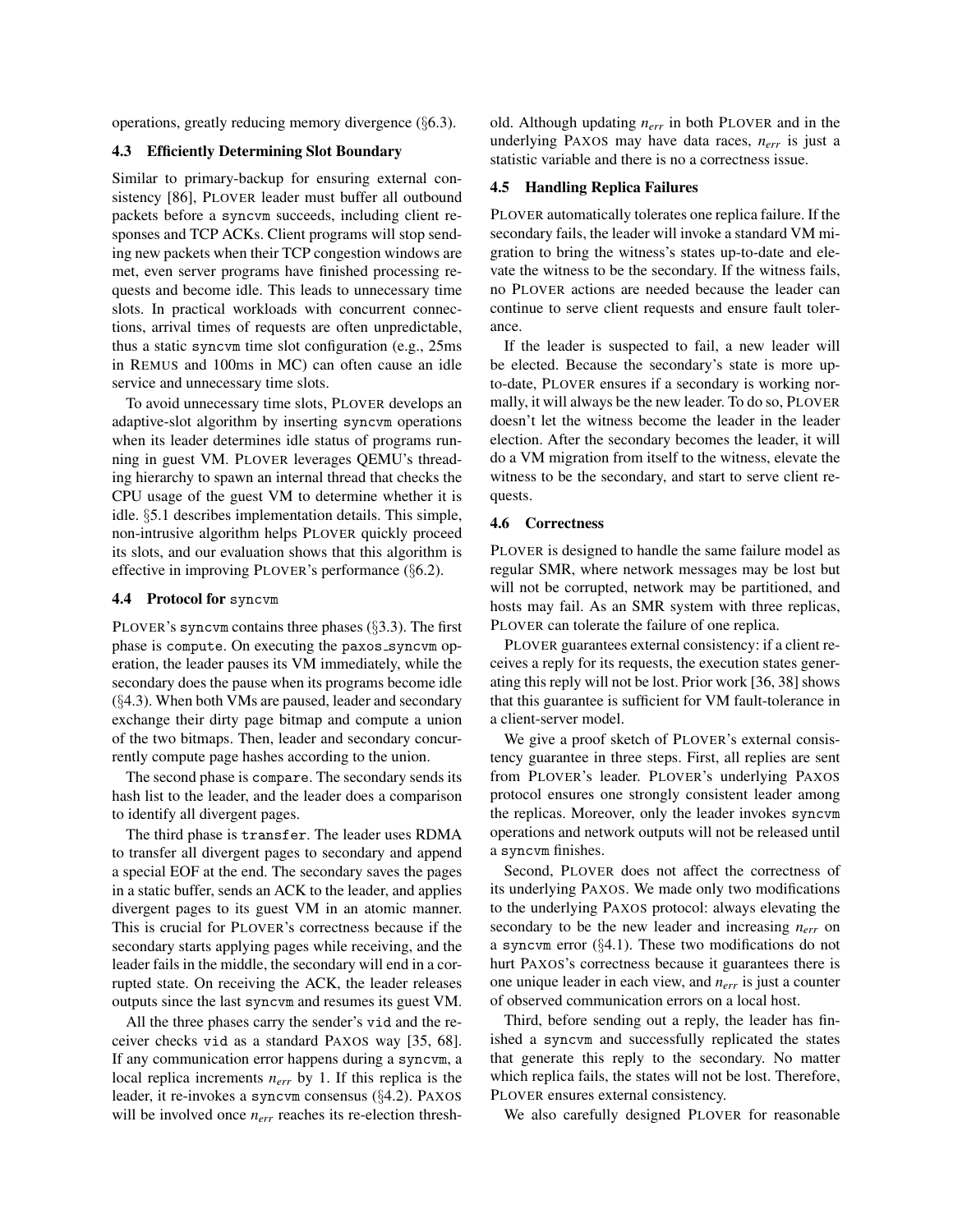liveness. If the leader is alive, its syncvm operation has a timeout-and-retry mechanism and its program-idle determination  $(\S 4.3)$  $(\S 4.3)$  has a bounded waiting time.

# <span id="page-6-1"></span>5 Implementation Details

Much of PLOVER implementation code was inherited from well-engineered VM systems [\[13,](#page-12-2) [38,](#page-13-2) [52\]](#page-14-9), including replicating file system [\[38\]](#page-13-2). Our implementation found and fixed two new bugs that crashed MC [\[13\]](#page-12-2): one bug was an integer overflow on the number of dirty pages, the other was an inconsistent states between the PCI device and bus on restarting replicas. QEMU developers confirmed both our bug reports.

### <span id="page-6-2"></span>5.1 Determining Server Program Idle Status

When clients connect with services running in a VM fault-tolerance system (e.g., REMUS and PLOVER) using TCP, the system buffers network outputs and causes the clients' TCP windows to become full and to stop sending requests. This will result in an idle service and a wasted time slot. Therefore, a mechanism is needed to determine when the service is idle, so that a syncvm is invoked.

To efficiently find the idle status of a service, PLOVER creates a simple, non-intrusive algorithm without modifying guest OS. This algorithm uses the threading hierarchy of QEMU: all QEMU virtual threads (threads that emulate vCPUs) are spawned from the QEMU hypervisor process (§[2.2\)](#page-2-0). PLOVER creates an internal thread in the process to call clock(), which gets the total CPU clock of a process and its children. If PLOVER finds that the increment rate of this clock is as small as an vacant VM for a threshold  $(100\mu s)$ , it finds the service idle.

This eliminates wasted time slots in PLOVER and lets services run almost in full speed. Moreover, because both the PLOVER leader and secondary finish processing current requests, their memory should be mostly the same. This simple algorithm is already effective for reducing page divergence (§[6.3\)](#page-9-0) and achieved reasonable performance overhead (§[6.2\)](#page-7-0) in our evaluation, and it can be further extended to handle straggler requests.

### 5.2 Computing Dirty Page Hashes Concurrently

We leveraged multi-core hardware and implemented a multi-threaded dirty page hash computing mechanism. The mechanism detects the number of CPU cores on local host creates same number of threads to compute hashes of dirty physical pages since the last PLOVER syncvm operation. We used Google's City-Hash [\[43\]](#page-13-10), because it is fast. Our evaluation shows that computing hashes has reasonable CPU footprint (§[6.4\)](#page-9-1) because it takes only about  $6.3\mu s$  for each page.

### 5.3 Fast Consensus in Hypervisor

PLOVER uses APUS [\[92\]](#page-16-0) to achieve consensus on network inputs among replicas. A naive approach for implementing this is to let APUS intercept network packets and synchronously achieve consensus in QEMU's inbound network device (e.g., TAP device). However, this approach causes severe performance degradation. QEMU's network is implemented in an event driven model. On receiving a network packet, the event handler needs to acquire a global lock and feed the packet into the VM. The whole process takes less than  $1\mu$ s. On the other hand, APUS takes over  $10\mu s$  to reach consensus. As a result, this naive approach would hold the global lock for a long period and block the handling of other events, causing great performance degradation to the VM.

To address this problem, we implemented a nonblocking consensus mechanism in QEMU. On receiving a network packet, rather than directly feed it into the guest VM, the event handler only appends the packet to a buffer. PLOVER asynchronously reads packets from the buffer, invokes APUS to achieve consensus, and leverages QEMU's event driven loop to feed the packet into the VM.

## <span id="page-6-0"></span>6 Evaluation

Our evaluation hosts were nine Dell R430 servers with Linux 3.16.0, 2.6 GHz Intel Xeon CPU with 24 hyperthreading cores, 64GB memory, and 1TB SSD. All NICs are Mellanox ConnectX-3 Pro 40Gbps connected with Infiniband [\[2\]](#page-12-8). To mitigate LAN/WAN network variance, all client benchmarks and VMs were run in these hosts. Running clients in WAN will further mask PLOVER overhead compared to unreplicated executions.

We evaluated PLOVER on 12 widely used programs, including 8 server programs (Redis [\[81\]](#page-15-17), SSDB [\[85\]](#page-15-5), MediaTomb [\[21\]](#page-12-18), Nginx [\[73\]](#page-15-6), MySQL [\[22\]](#page-12-7), Tomcat [\[3\]](#page-12-5), PgSql [\[79\]](#page-15-18), and lighttpd [\[59\]](#page-14-12)) and 4 dynamic language interpreters (Node.js, PHP, Python, and JSP). To be close to real-world deployments, we group these programs into 8 practical services, including DjCMS [\[7\]](#page-12-6), a large, sophisticated content management system (CMS) consisting of Nginx, Python, and MySQL.

We used popular workloads that make these services run at their peak throughputs and then collected results. Prior study [\[76,](#page-15-19) [88\]](#page-15-20) shows that hardware errors occur more frequently when services have higher load, thus the fault-tolerance of PLOVER is more crucial. Table [2](#page-7-1) shows our workloads. For each workload, we spawned different number of clients to saturate the services and collected the curve of throughputs for unreplicated executions.

For Redis and SSDB, each request contains a batch of 1K operations of 50% SET and 50% GET; for the other six services, each request contains one operation. We found sending operations in batches for Redis and SSDB made them reach peak throughput. For instance, when each request for Redis contains only one SET or GET operation, Redis's throughput is only 43K oper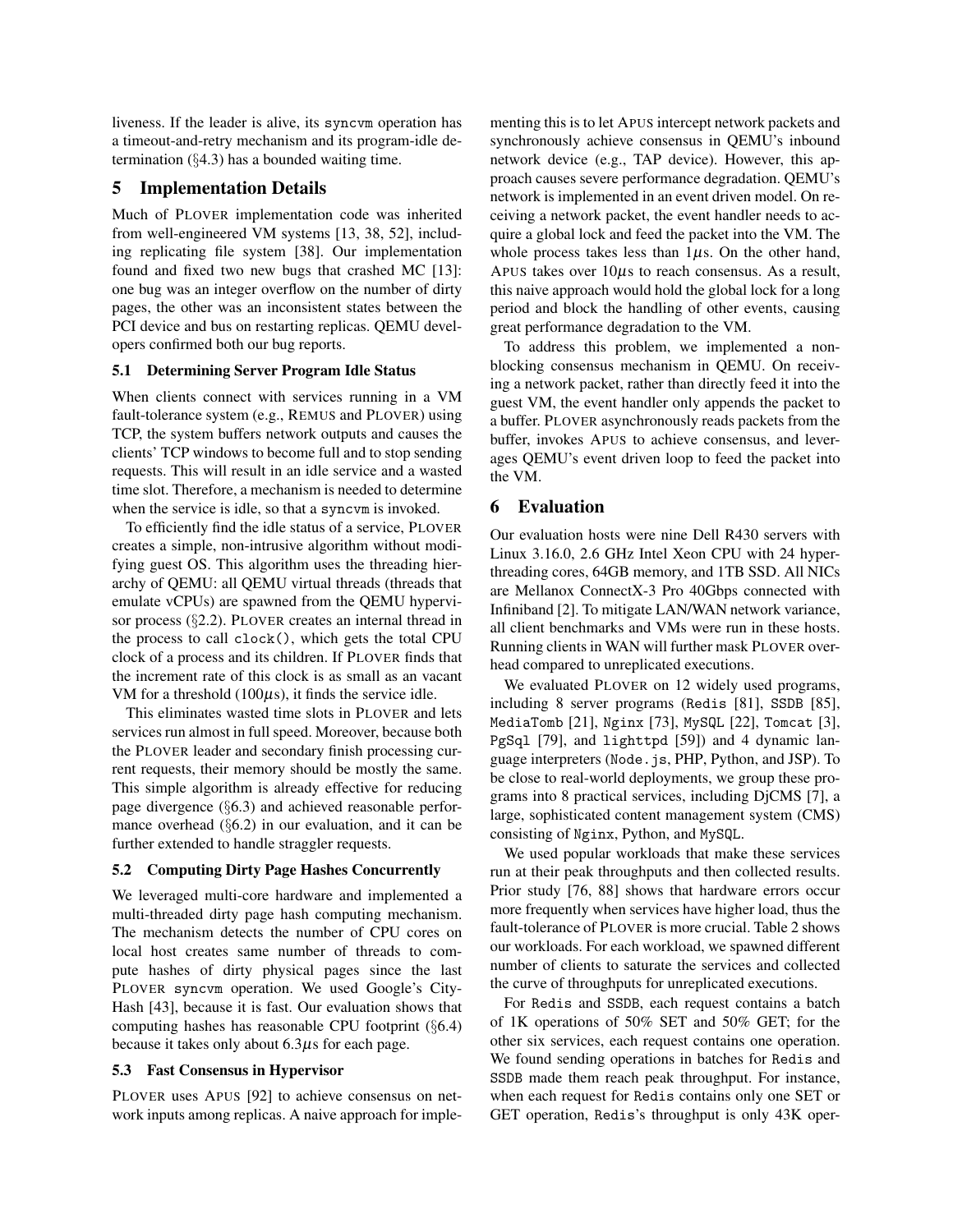ation/s for 64 connections; when each request is a 1Koperation batch, its throughput reaches a peak value of 481K operation/s for 64 connections.

<span id="page-7-1"></span>

| <b>Service</b> | Workload                                                        |
|----------------|-----------------------------------------------------------------|
| Redis          | 50% SET, 50% GET requests arriving in batches.                  |
| <b>SSDB</b>    | 50% SET, 50% GET requests arriving in batches.                  |
| MediaT         | Concurrent requests on transcoding a 50MB video.                |
| <b>DiCMS</b>   | Concurrent requests on a dashboard page [8].                    |
| PgSql          | PgBench [79] with TPC-B benchmark.                              |
| Tomcat         | Concurrent requests on a shopping store page [15].              |
|                | lighttpd Concurrent requests using PHP to watermark images [1]. |
|                | Node $\sigma$ is Concurrent requests on a messenger bot [12].   |
|                |                                                                 |

Table 2: *Eight services and workloads used in experiments.*

We compared PLOVER with four fault-tolerance systems: CRANE [\[35\]](#page-13-5), an open-source SMR system among recent ones [\[35,](#page-13-5) [45,](#page-13-6) [50\]](#page-14-3); QEMU-MicroCheckpoint [\[13\]](#page-12-2) (for short, MC), a REMUS-based primary-backup system carried in QEMU [\[80\]](#page-15-3); Synchronization Traffic Reduction (STR) [\[63\]](#page-14-6), a primary-backup system designed to reduce the number of transfered pages; and COLO [\[38\]](#page-13-2), a primary-backup system deployed in Huawei [\[20\]](#page-12-14). MC has an RDMA implementation [\[14\]](#page-12-13), but it is being actively developed and not runnable on our hosts. We did not use REMUS because it was built before 2008 and did not run on our hosts. This section focuses on six questions:

- §[6.1:](#page-7-2) Can PLOVER correctly enforce deterministic executions by transferring only divergent pages?
- §[6.2:](#page-7-0) How fast is PLOVER compared to MC, STR, and COLO? How does it scale to multi-core?
- §[6.3:](#page-9-0) How effective is each PLOVER technique on reducing divergence of dirty pages?
- §[6.4:](#page-9-1) What is PLOVER's CPU footprint and how well does it support VM consolidation?
- §[6.5:](#page-10-0) Can PLOVER efficiently handle replica failures?
- §[6.6:](#page-10-1) What did we learn from VSMR and its implementation PLOVER? What are PLOVER's limitations?

#### <span id="page-7-2"></span>6.1 Verifying Correctness

To check whether PLOVER can capture all divergent memory pages, we took Racey [\[48\]](#page-14-13), a nondeterminism stress testing benchmark. Racey generates many data race accesses by using multiple threads to access an inmemory array concurrently without acquiring any locks, and it computes an output based on the array content.

We wrote a shell script to repetitively launch the Racey program in PLOVER leader VM for 3K times and appended its output to a file in local VM. We compared the files between PLOVER's leader and secondary and found the files had the same content. Thus, PLOVER indeed captured and transfered all divergent pages.

VMware's documentation [\[9,](#page-12-15) [17\]](#page-12-4) states that vSphereFT-6.5 works similar to MC. Since vSphereFT is not open source and has restrictions on publishing evaluation results [\[16\]](#page-12-23), we compared PLOVER with MC instead.

#### <span id="page-7-0"></span>6.2 Performance and Scalability on Multi-core

Figure [3](#page-8-0) shows PLOVER, MC, STR, and COLO's throughput on 8 services with different number of clients. MC used 100ms-slot (MC's default) and STR used 25ms-slot (STR's own default). All experiments ran on 4-vCPU per VM (unless specified) because COLO [\[38\]](#page-13-2) and REMUS [\[36\]](#page-13-0) evaluated up to 4 vCPUs per VM. On average, PLOVER's throughput is 2.2X higher than MC, STR, and COLO.

As the number of clients increases, PLOVER's throughput overhead becomes less obvious. The overhead mainly comes from the syncvm operations, which is determined by the syncvm frequency and the time spent on each syncvm. When the load on the service increases, the VM takes more time to be idle, so the syncvm frequency becomes smaller. On the other hand, the time spent on each syncvm remains almost the same because PLOVER only transfers divergent pages. Therefore the syncvm overhead becomes smaller when the number of client increases.

PgSql is the only service for which PLOVER is slower than COLO. COLO compares per-connection outputs between its primary and backup and skips syncvm if outputs did not diverge. PgSql ran SQL transaction workloads and its outputs were mostly the same. Except for PgSql, PLOVER was several times faster than COLO.

To analyze COLO, we also looked into SSDB, which had concurrent SET/GET requests. We found that COLO's output divergence was frequent when data dependencies exist among connections (i.e., GET requests frequently got different responses when SET and GET requests on the same key arrived at SSDB concurrently). When any output in any connection had an output divergence, COLO did a syncvm. COLO evaluation shows that it greatly slowed down when the number of client connections was large. PLOVER is not sensitive to outputs.

Intuitively, STR should perform better than MC because it only transfers divergent dirty pages in syncvm. However, our evaluation found that sometimes STR's throughput is lower than MC (e.g., 64 clients in Redis). This comes from two aspects. First, STR uses a static syncvm interval and this causes many divergent dirty pages to be transferred. Second, compared to MC, STR requires extra time to compute and compare dirty page hashes.

All eight services' unreplicated executions reach their peak throughput on 64 clients except for PgSql; PgSql reaches its peak throughput on 32 clients. For the remaining of the paper, we use the peak throughput points of unreplicated executions of each service as our sample points.

Figure [4](#page-8-1) shows the response time of the four systems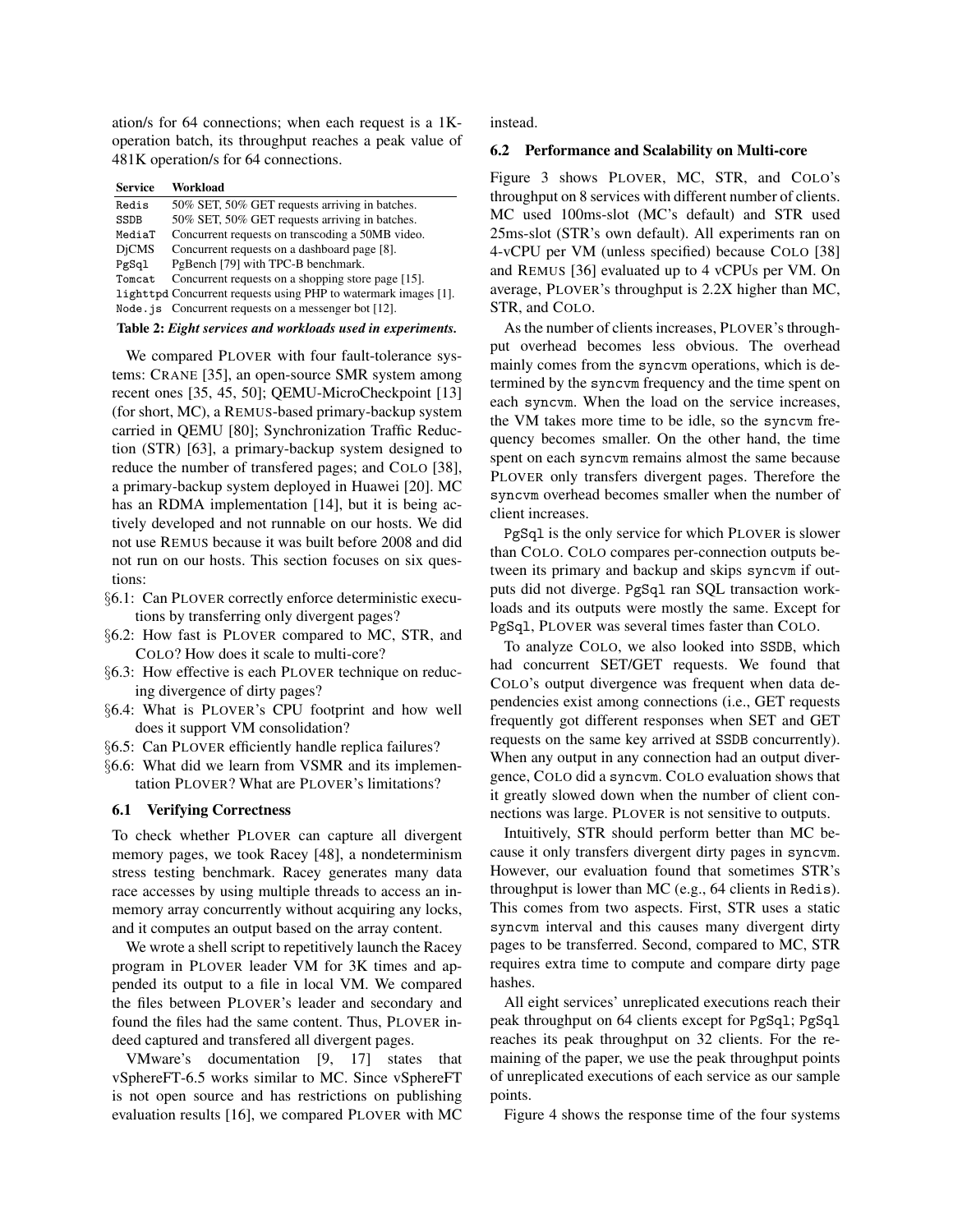<span id="page-8-0"></span>

Figure 3: *Throughput comparison (4 vCPUs per VM)*. The error bars represent 95% confidence intervals about the mean. For the remaining figures and tables, we use the peak throughput points of unreplicated executions as our sample points.

<span id="page-8-1"></span>

Figure 4: *Response times normalized to unreplicated executions (4 vCPUs per VM)*. 100% means no overhead.

normalized to unreplicated executions. For six services (excluding Redis and SSDB), PLOVER's overhead of response time follows the same trend as the overhead of throughput because each client connection in these six services sends requests one by one. For Redis and SSDB, because the requests arrive in batches in order to saturate the two services, all four systems incur high overhead on response time. Specifically, PLOVER incurred the highest latency overhead for SSDB, because its same dirty page rate was only 77% (Table [3\)](#page-9-2).

Figure [5](#page-8-2) explains why PLOVER's performance was higher. PLOVER consumes 9.2X less bandwidth than MC, STR, and COLO on average. This reduction makes PLOVER the first VM fault-tolerance system that supports consolidating multiple VMs on a host (§[6.4\)](#page-9-1).

<span id="page-8-2"></span>



Figure 5: PLOVER *network bandwidth consumption compared with STR, MC and* COLO *(four vCPUs per VM)*.

To understand PLOVER's performance, Table [3](#page-9-2) shows its micro events. For all evaluated services, we observed that 72%∼97% pages between leader and secondary were the same. This greatly reduced page transferring time, a major performance bottleneck in primarybackup systems such as MC. The time between every two syncvm operations largely varied, which reflects that PLOVER can automatically detect service idle time (§[5.1\)](#page-6-2) for diverse workloads.

Table [4](#page-9-3) shows that MC-25ms and MC-100ms have similar performance: a larger syncvm time slot accumulates more dirty pages, and thus much longer copy time and transfer time (§[3.3\)](#page-4-4). Combining Table [3](#page-9-2) and Table [4](#page-9-3) explains why PLOVER was much faster than MC: PLOVER only needs to transfer 3% ∼ 28% of dirty pages.

The results of STR-25ms and STR-100ms are similar. In our experiments, the throughput difference between these two systems was 18% on average. This is because STR uses a static syncvm interval, in which primary and secondary process different number of client requests. As a result, both STR-25ms and STR-100ms have low same dirty page rate and need to transfer most of the dirty pages. Therefore, we only focus on evaluating MC-100ms and STR-25ms (their own default settings) in the following sections.

To evaluate the effectiveness of RDMA in PLOVER's implementation, we changed PLOVER's dirty page bitmap and divergent page transfer mechanisms from RDMA to TCP (PLOVER-TCP). We ran the 8 services with PLOVER-TCP and found that, compared to PLOVER, PLOVER-TCP's overall throughput dropped by 2.1%  $\sim$  9.8%. We found that PLOVER-TCP increased the time spent in the two transfer mechanisms by 35.1%  $\sim$  74.2%. Because neither of the two mechanisms is PLOVER's performance bottleneck, PLOVER's high performance mainly stems from greatly reducing the pages that need to be transferred rather than RDMA.

We also evaluated PLOVER scalability on up to 16 vCPUs per VM. Figure [6](#page-9-4) shows the scalability results on four services, normalized to PLOVER throughput on four vCPUs. The throughputs of the other four services were not scalable to multi-core (e.g., PgSq1 is I/O bound and its throughput increased by only 14.7% when we changed the number of vCPUs per VM from 4 to 16),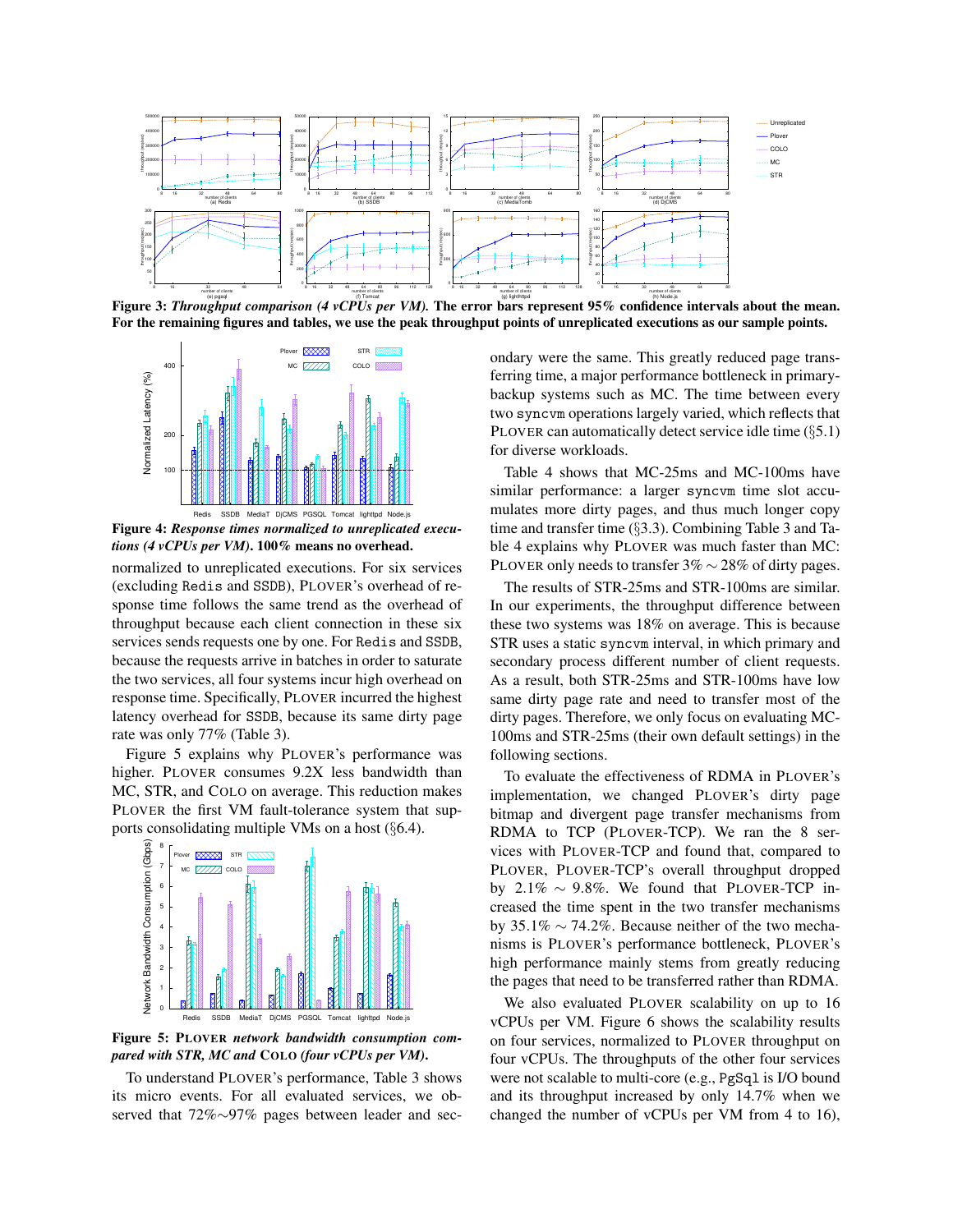<span id="page-9-2"></span>

| <b>Service</b> |                   | Compute Compare Trans Interval Page Same |                                 |                                     |                |     |
|----------------|-------------------|------------------------------------------|---------------------------------|-------------------------------------|----------------|-----|
| Redis          | 3.5 <sub>ms</sub> |                                          | $1.9 \text{ms}$ $2.8 \text{ms}$ | 153ms 13.5k                         |                | 93% |
| SSDB           | 2.3 <sub>ms</sub> |                                          | $1.4ms$ 6.2ms                   | $180 \text{ms}$ 9.1 k               |                | 77% |
| MediaT         | 7.9 <sub>ms</sub> |                                          | $4.0 \text{ms}$ 17.1 ms         | 914 <sub>ms</sub> 29.2 <sub>k</sub> |                | 86% |
| <b>DiCMS</b>   | 0.9 <sub>ms</sub> |                                          | $1.3ms$ 3.3ms                   |                                     | $90ms$ $3.6k$  | 74% |
| PgSql          | 2.8 <sub>ms</sub> |                                          | $1.5$ ms $8.3$ ms               |                                     | 93ms 11.1k 76% |     |
| Tomcat         | 1.1 <sub>ms</sub> | 0.6 <sub>ms</sub>                        | 3.6ms                           |                                     | 78ms 4.3k      | 72% |
| lighttpd       | 9.4 <sub>ms</sub> | 5.0 <sub>ms</sub>                        | 2.8 <sub>ms</sub>               |                                     | 86ms 33.9k     | 97% |
| Node.is        | 9.6ms             |                                          | 5.5ms 28.8ms                    | 375ms 37.8k                         |                | 74% |

Table 3: PLOVER *performance analysis for each* syncvm *operation (on average)*. "Compute" means the time of computing hashes for dirty pages; "Compare" means the time of comparing hashes between leader and secondary; "Trans" means the time of transferring divergent pages; "Interval" means the time between two syncvm detected by PLOVER (§[4.3\)](#page-5-1); "Page" means the number of dirty pages in each syncvm; "Same" means the same rate of dirty pages.

<span id="page-9-3"></span>

|              | $MC-25ms$ |                   |                    | <b>MC-100ms</b> |                   |                    |  |
|--------------|-----------|-------------------|--------------------|-----------------|-------------------|--------------------|--|
| Program      | Page      | Copy              | Transfer           | Page            | Copy              | <b>Transfer</b>    |  |
| Redis        | 6.1k      | 6.6 <sub>ms</sub> | 30.2 <sub>ms</sub> |                 | 11.0k 11.9ms      | 35.1 <sub>ms</sub> |  |
| SSDB         | 2.7k      | 2.9 <sub>ms</sub> | 7.8ms              | 4.8k            | 5.2ms             | 20.0 <sub>ms</sub> |  |
| mediaT       | 4.6k      | 5.1 <sub>ms</sub> | 20.5 <sub>ms</sub> | 3.8k            | 4.2ms             | 16.5 <sub>ms</sub> |  |
| <b>DiCMS</b> | 2.8k      | 3.1 <sub>ms</sub> | 9.0 <sub>ms</sub>  | 3.8k            | 4.1 <sub>ms</sub> | 13.2ms             |  |
| PgSql        | 7.9k      | 8.5 <sub>ms</sub> | 39.0 <sub>ms</sub> | 8.2k            | 8.9 <sub>ms</sub> | 40.9 <sub>ms</sub> |  |
| Tomcat       | 6.5k      | 6.5 <sub>ms</sub> | 15.6ms             |                 | 12.2k 13.2ms      | 39.8ms             |  |
| lighttpd     |           | 33.3k 23.9ms      | 53.5ms             |                 | 33.9k 11.6ms      | 55.7ms             |  |
| Node.is      |           | 11.3k 11.6ms      | 36.7ms             |                 | 21.3k 14.9ms      | 42.5 <sub>ms</sub> |  |

Table 4: *MC performance analysis for each* syncvm *operation (on average) with 25ms and 100ms time slot*. "Page" means the number of dirty pages in each syncvm; "Copy" means the time for copying dirty pages (§[3.3\)](#page-4-4); "Transfer" means the time for transferring ditry pages.

so the four services do not need the 16-vCPU speedup. Overall, PLOVER scaled well for all four services, and its throughput was 3.8X higher than MC, STR, and COLO on 16-vCPU VMs. When the number of virtual CPUs increased from 1 to 16, the throughput for COLO, STR, and MC reached a bottleneck at 4 cores and even dropped for SSDB and MediaTomb. Prior study [\[36,](#page-13-0) [40,](#page-13-3) [42\]](#page-13-1) points out a main reason of this huge drop: the number of dirty pages a primary-backup approach has to transfer will increase greatly when more vCPUs are added into one VM.

<span id="page-9-4"></span>

Figure 6: *Throughput scalability on the number of vCPUs per VM, normalized to* PLOVER*'s 4-vCPU throughput.* The more vCPUs per VM, the faster PLOVER than STR, MC and COLO.

## <span id="page-9-0"></span>6.3 Effectiveness of PLOVER Reduction Techniques

PLOVER's high performance is mainly brought by two techniques: same total order of inputs and efficiently determining service idle time  $(\S 4.3)$  $(\S 4.3)$ . To assess their effectiveness, we used three plans.

First (Plan1), we implemented a per-TCP-connection input forwarding mechanism between leader and secondary to order each TCP connection separately and used a 25ms syncvm time slot. Second (Plan2), we enforced a total order of inputs for all connections between leader and secondary, and used a 25ms syncvm time slot. Third (Plan3), we ran the full PLOVER.

For all three plans, we measured Same Dirty Page Rate (SDPR): the percentage of same dirty physical pages between two replicas. The difference between Plan1 and Plan2 shows the effectiveness of total ordering of network inputs between leader and secondary. The difference between Plan2 and Plan3 (PLOVER) shows the effectiveness of determining service idle time. When PLOVER is configured with a static syncvm interval (25ms), it has an average of 5.1% higher SDPR than Plan2. This shows that using PAXOS instead of STR to order network inputs incurs only a small cost.

Figure [7](#page-9-5) shows that, the SDPR for 8 services differed by 25.5% on average between Plan1 and Plan2, and the difference between Plan2 and Plan3 was 29.2% on average. Both PLOVER's two techniques were quite effective on improving SDPR and the performance of services.

<span id="page-9-5"></span>

Figure 7: *Effectiveness of* PLOVER *techniques on reducing divergent pages.*

### <span id="page-9-1"></span>6.4 CPU Footprint and Consolidation

Figure [8](#page-10-2) shows PLOVER's CPU footprint on the 8 services compared with unreplicated execution in KVM, MC and COLO. STR's CPU footprint is not included in the figure because it is similar to PLOVER's. Both PLOVER and COLO let their leaders and secondaries execute clients' requests concurrently. MC's secondary does not execute clients' requests but is busy applying updated states. Different from COLO and MC, PLOVER has a witness which consumed 7% ∼ 15% CPU to agree on network inputs without executing them.

Except for Redis, PLOVER's leader and secondary incurred 2.7%  $\sim$  9.2% and 5.3%  $\sim$  18.3% more CPU than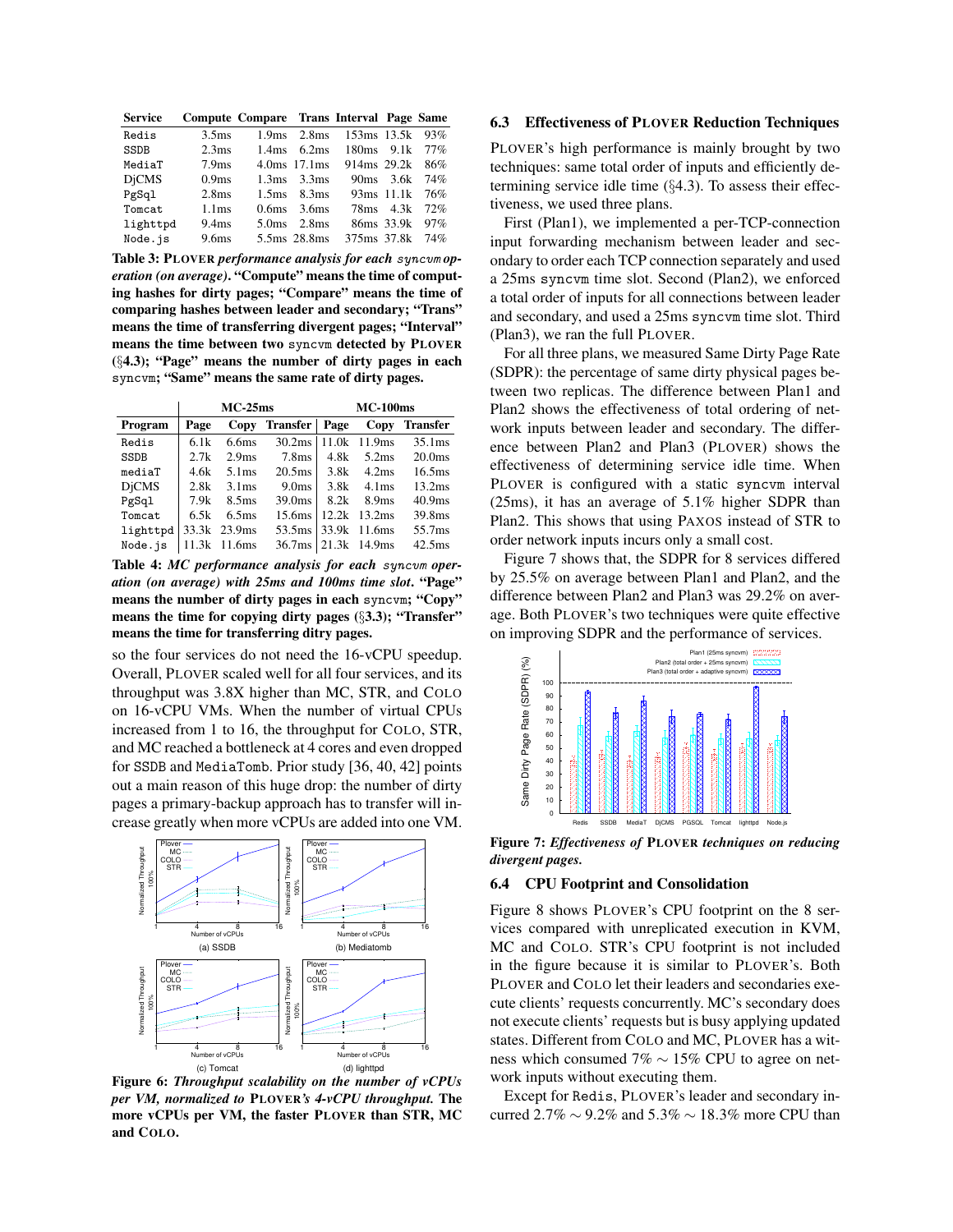unreplicated executions, including computing hashes, comparing hashes and transferring divergent pages. PLOVER's CPU footprint was not significant for two reasons. First, computing hash for each page only took  $6.3\mu$ s. Second, by transferring only divergent pages, PLOVER saved much CPU on transferring pages. For Redis, all three systems incurred obvious CPU footprint because Redis is single threaded, so its unreplicated execution only used 1 out of the 4 vCPUs.

We also evaluated PLOVER's performance on VM consolidation. We deployed one to five PLOVER leader VMs (each with 4 vCPUs) on a 24-core host, ran PgSql in each VM, and spawned the same number of clients for each VM. We found the total throughputs of all VMs in the host increased from 230 (one VM) to 1089 requests/s (five VMs) and the network bandwidth consumption increased from 1.8 Gbps to 10.1 Gbps. These results suggest that PLOVER is friendly to consolidating multiple fault-tolerant VMs on the same host due to its greatly reduced network bandwidth consumption compared to MC and COLO. Neither MC [\[13\]](#page-12-2) nor COLO [\[38\]](#page-13-2) evaluated consolidation. vSphereFT-6.5 [\[5\]](#page-12-3) currently supports up to two 4-vCPU VMs on each physical host.

<span id="page-10-2"></span>

Figure 8: *CPU footprint on 4-vCPU VMs*. "UnRep" means unreplicated execution. PLOVER has 3 replicas; MC and COLO have 2. PLOVER and COLO have similar footprint.

### <span id="page-10-0"></span>6.5 Handling Hardware Failures

We measured the performance of PLOVER when various failures happened. We killed the leader, secondary, and witness in each experiment and monitored the real-time throughput of Redis. When the witness was killed, we did not observe performance impacts for Redis.

Figure [9](#page-10-3) shows Redis's throughput fluctuation when we killed the leader at the 3rd second and then added a new replica after a few seconds. The APUS leader election protocol [\[92\]](#page-16-0) employed by PLOVER took a 100ms timeout to detect the leader's failure and  $16.3\mu s$  to elect the secondary as the new leader. Then the new leader did a full VM migration to make the witness's guest VM upto-date, which took about 2.8s. We also partitioned the leader out and then added it back after a second, and we found the new leader was elected almost as quickly as the leader's failure case without having a split-brain issue. Unlike existing SMR systems [\[35,](#page-13-5) [74\]](#page-15-14) which need complex mechanisms to find the new leader's IP address, clients were not perturbed during a PLOVER leader election because VSMR replicates an entire guest VM (including its IP address) as a state machine.

<span id="page-10-3"></span>

Figure 9: Redis*'s performance on handling* PLOVER*'s leader failure and adding a new replica*.

### <span id="page-10-1"></span>6.6 Lessons Learned

We found VM a promising abstraction to enforce same executions among SMR replicas. This owes to three main reasons. First, the VM abstraction can efficiently and systematically capture state changes in the guest OS, including both userspace and kernel memory. We also found VM useful on synchronizing systems nondeterminism (e.g., enforcing same physical times and ASLR layouts) across our replicas. Second, a VM carries a rich set of management primitives (e.g., migration), which makes SMR recovery easy to implement.

Third, a VM itself has several transparency features that SMR needs. For instance, the same VM replicated on different physical hosts can maintain the same IP and MAC addresses, making client connections transparently switch to the new PLOVER leader if current leader fails. In contrast, traditional SMR implementations (e.g., Raft [\[74\]](#page-15-14)) require complex mechanisms to find the new leader. In this regard, VSMR makes SMR simpler.

PLOVER has two limitations. First, it requires the leader VM and the secondary VM to occupy the same amount of computation resources, so that they can finish processing current requests roughly at the same time and do syncvm efficiently. We deemed this requirement reasonable due to three reasons: (1) it is much easier to achieve in VM deployments than on bare-metal, because VMs have performance isolation and they will not overuse resources; (2) PLOVER has greatly reduced network bandwidth consumption, a major resource that may cause performance contention among VMs on the same host; and (3) requiring primary and backup to run on roughly the same amount of computation resources is a common requirement in primary-backup systems [\[17\]](#page-12-4).

Second, as an SMR approach, VSMR requires three replicas and thus it consumes more CPU than primarybackup systems. Our evaluation shows that PLOVER's CPU consumption is compatible to COLO, about twice as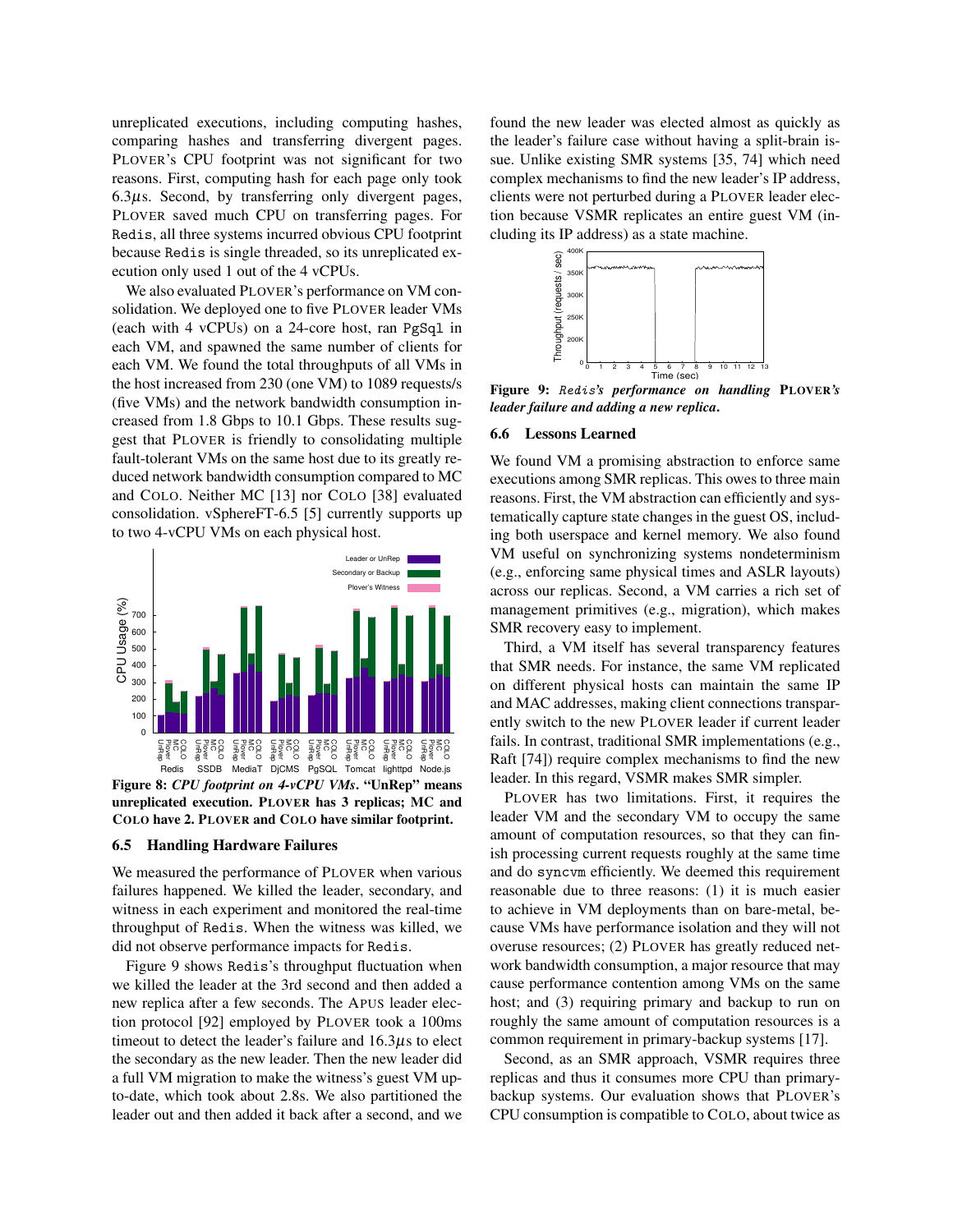big as unreplicated executions. Nevertheless, PLOVER's robust fault-tolerance, modest performance overhead, and low network bandwidth consumption could make its extra CPU usage worthwhile.

# <span id="page-11-0"></span>7 Related Work

VM-based Fault-tolerance. Existing VM-based faulttolerance systems [\[13,](#page-12-2) [36,](#page-13-0) [42,](#page-13-1) [62–](#page-14-14)[64,](#page-14-0) [82\]](#page-15-0) typically take the primary-backup approach: they propagate incremental updates from the primary VM to the backup VM. Primary-backup is more scalable than the log-replay [\[83\]](#page-15-13) approach on multi-core because the latter needs to record exact interleavings of shared memory access. However, all typical VM fault-tolerance systems (REMUS, COLO, MC and vSphereFT) evaluated up to 4 vCPUs per VM. As most programs scale to more and more cores and access increasingly larger memory working set, transferring these dirty pages becomes a notorious problem [\[36,](#page-13-0) [38,](#page-13-2) [42\]](#page-13-1) for the primary-backup approach, greatly degrading program performance and hijacking excessive network bandwidth.

Four recent papers aim to alleviate the open problem. First, COLO [\[38\]](#page-13-2) lets primary and backup compare per-TCP-connection outputs and avoid dirty page propagation if no outputs diverge. COLO has effectively scaled the Remus-based approach to up to four vCPUs per VM. As shown in both COLO's and our evaluation, when the number of client connections is large or when data dependency among connections exists, COLO does many more syncvm operations than REMUS. PLOVER is not sensitive to output divergence.

Second, Gerofi et al. [\[42\]](#page-13-1) shows that using copy-onwrite during the dirty memory copying (*tcopy* in §[3.3\)](#page-4-4), primary-backup can resume VMs faster than REMUS; this work also shows that using a 10Gbps RDMA NIC can transfer dirty page faster than using a 1Gbps Ethernet NIC. Another latest work [\[82\]](#page-15-0) also shows that RDMA can mitigate *tcopy*. These two works [\[42,](#page-13-1) [82\]](#page-15-0) are complementary to PLOVER because PLOVER focuses on greatly reducing the amount of transferred dirty pages.

Third, Adaptive-Remus [\[37\]](#page-13-11) shows that REMUS can monitor its output buffer and do a syncvm once noticing outputs. This work improves REMUS's performance by 29% when the number of client connections was small. However, with many connections, it will invoke a syncvm for almost every network output and incur prohibitive performance overhead.

Fourth, Tardigrade [\[62\]](#page-14-14) uses lightweight VM (LVMs) to decrease the memory footprint on the primary to reduce checkpoint costs. On the other hand, PLOVER focuses on transferring only the divergent pages between primary and secondary to alleviate the checkpoint overhead. Besides, Tardigrade typically runs a single-process application, while PLOVER runs multiple processes (pro-

#### grams) in a guest VM.

State Machine Replication (SMR). Fault-tolerance is an essential technique in distributed systems [\[27,](#page-13-12) [29,](#page-13-9) [68\]](#page-15-1). SMR [\[68\]](#page-15-1) is a powerful fault-tolerance technique: it typically uses PAXOS [\[55,](#page-14-11) [56,](#page-14-2) [68,](#page-15-1) [71,](#page-15-15) [89\]](#page-15-21)) to enforce a total order of inputs for the replicated service, tolerating various failures. Many PAXOS implementation protocols [\[30,](#page-13-13) [31,](#page-13-14) [35,](#page-13-5) [68\]](#page-15-1) exist. Consensus is widely used in datacenters [\[19,](#page-12-24) [49,](#page-14-15) [94\]](#page-16-1) and worldwide Internet [\[33,](#page-13-15) [65\]](#page-14-16). Much work is done to improve specific aspects, including commutativity [\[66,](#page-15-22) [71\]](#page-15-15), understandability [\[56,](#page-14-2) [74\]](#page-15-14), and verification [\[44,](#page-13-16) [93\]](#page-16-2).

To make SMR work with modern parallel programs, extra mechanisms are needed to ensure same program executions across replicas. Existing SMR systems propose a few fast mechanisms, including annotating global variables in program code [\[50\]](#page-14-3) and enforcing same order of inter-thread synchronization [\[35,](#page-13-5) [45\]](#page-13-6). These mechanisms have shown reasonable performance on real-world programs, but they may require developer intervention (e.g., incorrect annotation or data races). Moreover, these mechanisms only enforce best-effort determinisms on userspace, not in kernel. PLOVER implements the new VSMR approach to realize an automatic, faster, and more scalable SMR system.

Multi-core Replay. Deterministic replay [\[25,](#page-12-25) [39–](#page-13-17)[41,](#page-13-18) [46,](#page-14-17) [53,](#page-14-18) [54,](#page-14-8) [70,](#page-15-23) [75,](#page-15-2) [84,](#page-15-24) [90\]](#page-15-25) aims to replay the exact recorded executions. Scribe tracks page ownership to enforce deterministic memory access [\[54\]](#page-14-8). Respec [\[57\]](#page-14-19) uses online replay to keep multiple replicas of a multithreaded program in sync. In these record-replay systems, a falsesharing problem exists: recording becomes expensive even if multiple threads access different portions of same page. As most false-shared pages should have same contents, PLOVER may mitigate this problem.

### <span id="page-11-1"></span>8 Conclusion

We have presented VSMR, a novel SMR approach that makes VM fault-tolerance much faster and more scalable on multi-core. We have described PLOVER, the first VSMR system implementation and its evaluation on a wide range of real-world server programs and services. PLOVER runs several times faster than three popular primary-backup systems and it saves much bandwidth. PLOVER has the potential to greatly improve the reliability of real-world online services, and it can be applied to other research areas (e.g., multi-core replay).

## Acknowledgments

We thank Jay Lorch (our shepherd) and anonymous reviewers for their many helpful comments. This paper is funded in part by a research grant from the Huawei Innovation Research Program (HIRP) 2017, HK RGC ECS (No. 27200916), HK RGC GRF (No. 17207117), and a Croucher innovation award.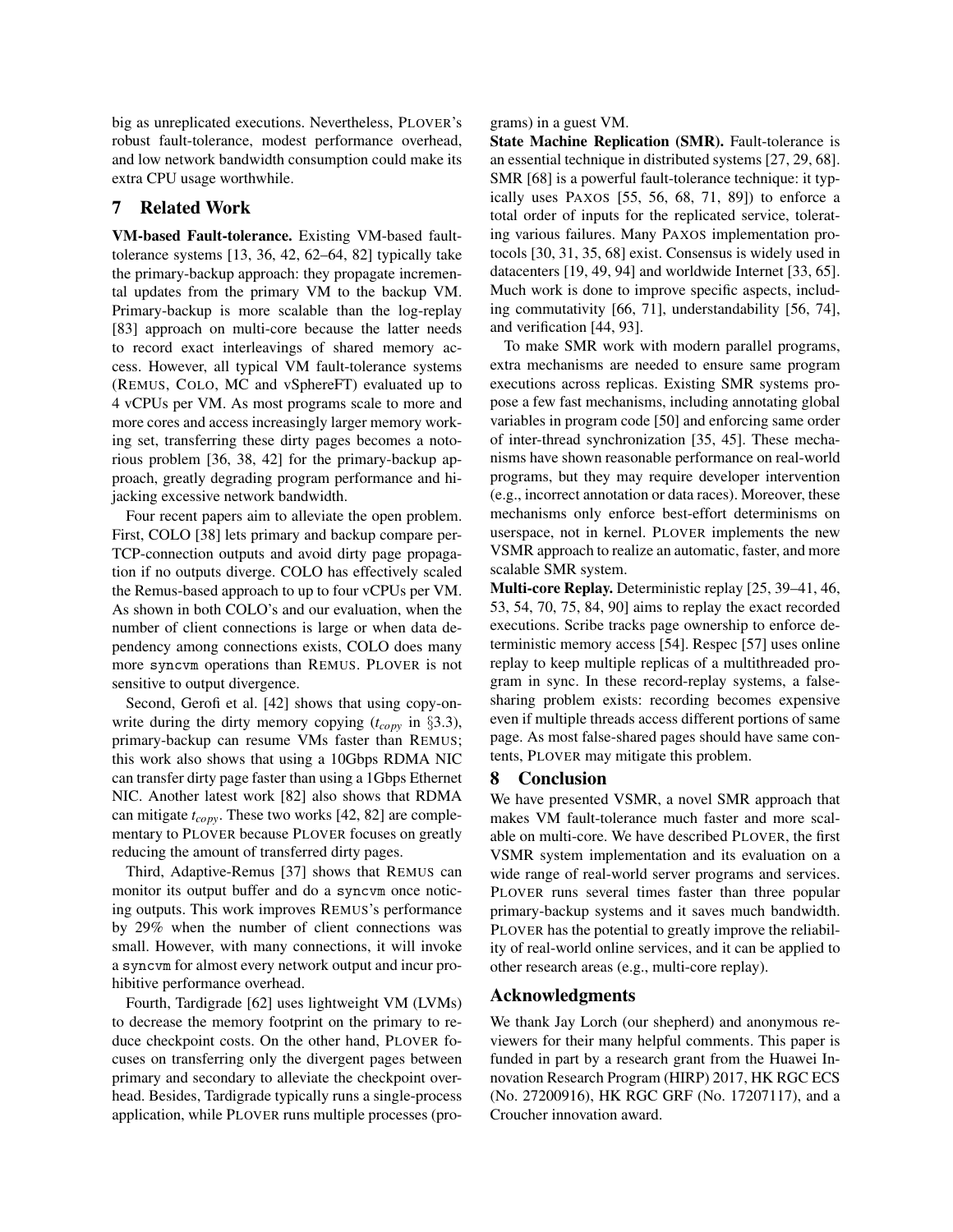# References

- <span id="page-12-21"></span>[1] Adding watermarks to images using alpha channels. [http://php.net/manual/en/](http://php.net/manual/en/image.examples-watermark.php) [image.examples-watermark.php](http://php.net/manual/en/image.examples-watermark.php).
- <span id="page-12-8"></span>[2] An Introduction to the InfiniBand Architecture. [http://buyya.com/superstorage/](http://buyya.com/superstorage/chap42.pdf) [chap42.pdf](http://buyya.com/superstorage/chap42.pdf).
- <span id="page-12-5"></span>[3] Apache tomcat. [http://tomcat.apache.](http://tomcat.apache.org/) [org/](http://tomcat.apache.org/).
- <span id="page-12-11"></span>[4] Comparison of 40G RDMA and Traditional Ethernet Technologies. [https://www.nas.]( https://www.nas.nasa.gov/assets/pdf/papers/40_Gig_Whitepaper_11-2013.pdf) [nasa.gov/assets/pdf/papers/40\\_Gig\\_]( https://www.nas.nasa.gov/assets/pdf/papers/40_Gig_Whitepaper_11-2013.pdf) [Whitepaper\\_11-2013.pdf]( https://www.nas.nasa.gov/assets/pdf/papers/40_Gig_Whitepaper_11-2013.pdf).
- <span id="page-12-3"></span>[5] Configuration Maximums (vSphere 6.5). [https:]( https://www.vmware.com/pdf/vsphere6/r65/vsphere-65-configuration-maximums.pdf) [//www.vmware.com/pdf/vsphere6/r65/]( https://www.vmware.com/pdf/vsphere6/r65/vsphere-65-configuration-maximums.pdf) [vsphere-65-configuration-maximums.]( https://www.vmware.com/pdf/vsphere6/r65/vsphere-65-configuration-maximums.pdf) [pdf]( https://www.vmware.com/pdf/vsphere6/r65/vsphere-65-configuration-maximums.pdf).
- <span id="page-12-10"></span>[6] Data Plane Development Kit (DPDK). [http://](http://dpdk.org/) [dpdk.org/](http://dpdk.org/).
- <span id="page-12-6"></span>[7] django cms - enterprise content management with django. [https://www.django-cms.org/](https://www.django-cms.org/en/) [en/](https://www.django-cms.org/en/).
- <span id="page-12-19"></span>[8] Django fluent dashboard. [https:](https://github.com/django-fluent/django-fluent-dashboard) [//github.com/django-fluent/](https://github.com/django-fluent/django-fluent-dashboard) [django-fluent-dashboard](https://github.com/django-fluent/django-fluent-dashboard).
- <span id="page-12-15"></span>[9] Fault Tolerance Performance in vSphere 6. [https://blogs.vmware.]( https://blogs.vmware.com/performance/2016/01/vsphere6-fault-tolerance-perf.html) [com/performance/2016/01/]( https://blogs.vmware.com/performance/2016/01/vsphere6-fault-tolerance-perf.html) [vsphere6-fault-tolerance-perf.]( https://blogs.vmware.com/performance/2016/01/vsphere6-fault-tolerance-perf.html) [html]( https://blogs.vmware.com/performance/2016/01/vsphere6-fault-tolerance-perf.html).
- <span id="page-12-12"></span>[10] Implementing TCP Sockets over RDMA. [https://www.openfabrics.org/]( https://www.openfabrics.org/images/eventpresos/workshops2014/IBUG/presos/Thursda y/PDF/09_Sockets-over-rdma.pdf) [images/eventpresos/workshops2014/]( https://www.openfabrics.org/images/eventpresos/workshops2014/IBUG/presos/Thursda y/PDF/09_Sockets-over-rdma.pdf) [IBUG/presos/Thursday/PDF/09\\_]( https://www.openfabrics.org/images/eventpresos/workshops2014/IBUG/presos/Thursda y/PDF/09_Sockets-over-rdma.pdf) [Sockets-over-rdma.pdf]( https://www.openfabrics.org/images/eventpresos/workshops2014/IBUG/presos/Thursda y/PDF/09_Sockets-over-rdma.pdf).
- <span id="page-12-9"></span>[11] Mellanox Products: RDMA over Converged Ethernet (RoCE). [http://www.mellanox.com/](http://www.mellanox.com/page/products_dyn?product_family=79) [page/products\\_dyn?product\\_family=](http://www.mellanox.com/page/products_dyn?product_family=79) [79](http://www.mellanox.com/page/products_dyn?product_family=79).
- <span id="page-12-22"></span>[12] Pokdex messenger bot for pokmon go. [https:](https://github.com/zwacky/pokedex-go) [//github.com/zwacky/pokedex-go](https://github.com/zwacky/pokedex-go).
- <span id="page-12-2"></span>[13] QEMU MicroCheckpoint. [https:]( https://wiki.qemu.org/Features/MicroCheckpointing ) [//wiki.qemu.org/Features/]( https://wiki.qemu.org/Features/MicroCheckpointing ) [MicroCheckpointing]( https://wiki.qemu.org/Features/MicroCheckpointing ).
- <span id="page-12-13"></span>[14] RDMA migration and rdma fault tolerance for QEMU. [http://www.linux-kvm.org/]( http://www.linux-kvm.org/images/0/09/Kvm-forum-2013-rdma.pdf ) [images/0/09/Kvm-forum-2013-rdma.]( http://www.linux-kvm.org/images/0/09/Kvm-forum-2013-rdma.pdf ) [pdf]( http://www.linux-kvm.org/images/0/09/Kvm-forum-2013-rdma.pdf ).
- <span id="page-12-20"></span>[15] Simple shopping store. [https:](https://github.com/SaiUpadhyayula/SimpleShoppingStore) [//github.com/SaiUpadhyayula/](https://github.com/SaiUpadhyayula/SimpleShoppingStore) [SimpleShoppingStore](https://github.com/SaiUpadhyayula/SimpleShoppingStore).
- <span id="page-12-23"></span>[16] VMware End User License Agreements. [http://www.vmware.com/download/]( http://www.vmware.com/download/eula.html ) [eula.html]( http://www.vmware.com/download/eula.html ).
- <span id="page-12-4"></span>[17] VMware vSphere 6 Fault Tolerance: Architecture and Performance. [http://www.]( http://www.vmware.com/files/pdf/techpaper/VMware-vSphere6-FT-arch-perf.pdf) [vmware.com/files/pdf/techpaper/]( http://www.vmware.com/files/pdf/techpaper/VMware-vSphere6-FT-arch-perf.pdf) [VMware-vSphere6-FT-arch-perf.pdf]( http://www.vmware.com/files/pdf/techpaper/VMware-vSphere6-FT-arch-perf.pdf).
- <span id="page-12-1"></span>[18] Which Hardware Fails the Most and Why. [http://www.storagecraft.com/blog/]( http://www.storagecraft.com/blog/hardware-failure/) [hardware-failure/]( http://www.storagecraft.com/blog/hardware-failure/).
- <span id="page-12-24"></span>[19] Why the data center needs an operating system. [https://cs.stanford.edu/˜matei/]( https://cs.stanford.edu/~matei/papers/2011/hotcloud_datacenter_os.pdf) [papers/2011/hotcloud\\_datacenter\\_]( https://cs.stanford.edu/~matei/papers/2011/hotcloud_datacenter_os.pdf) [os.pdf]( https://cs.stanford.edu/~matei/papers/2011/hotcloud_datacenter_os.pdf).
- <span id="page-12-14"></span>[20] Huawei FusionSphere. [https://www.](https://www.youtube.com/watch?v=yvsVuLAOhCo) [youtube.com/watch?v=yvsVuLAOhCo](https://www.youtube.com/watch?v=yvsVuLAOhCo), 2014.
- <span id="page-12-18"></span>[21] MediaTomb - Free UPnP MediaServer. [http://](http://mediatomb.cc/) [mediatomb.cc/](http://mediatomb.cc/), 2014.
- <span id="page-12-7"></span>[22] MySQL Database. [http://www.mysql.](http://www.mysql.com/) [com/](http://www.mysql.com/), 2014.
- <span id="page-12-16"></span>[23] Intermediate Course In Operating System: High Availability. [www.cs.cornell.edu/](www.cs.cornell.edu/ken/book/New%20514%20slide%20set/12-HighAvailability.ppt) [ken/book/New%20514%20slide%20set/](www.cs.cornell.edu/ken/book/New%20514%20slide%20set/12-HighAvailability.ppt) [12-HighAvailability.ppt](www.cs.cornell.edu/ken/book/New%20514%20slide%20set/12-HighAvailability.ppt), 2015.
- <span id="page-12-17"></span>[24] The OTHER way of recovering from VMware ESXi Split Brain. [https://www.pei.com/2017/02/](https://www.pei.com/2017/02/way-recovering-vmware-esxi-split-brain/) [way-recovering-vmware-esxi-split-brain/](https://www.pei.com/2017/02/way-recovering-vmware-esxi-split-brain/), 2017.
- <span id="page-12-25"></span>[25] G. Altekar and I. Stoica. ODR: outputdeterministic replay for multicore debugging. In *Proceedings of the 22nd ACM Symposium on Operating Systems Principles (SOSP '09)*, pages 193– 206, Oct. 2009.
- <span id="page-12-0"></span>[26] P. Barham, B. Dragovic, K. Fraser, S. Hand, T. Harris, A. Ho, R. Neugebauer, I. Pratt, and A. Warfield. Xen and the art of virtualization. In *SOSP '03: Proceedings of the nineteenth ACM symposium on Operating systems principles*, pages 164–177, 2003.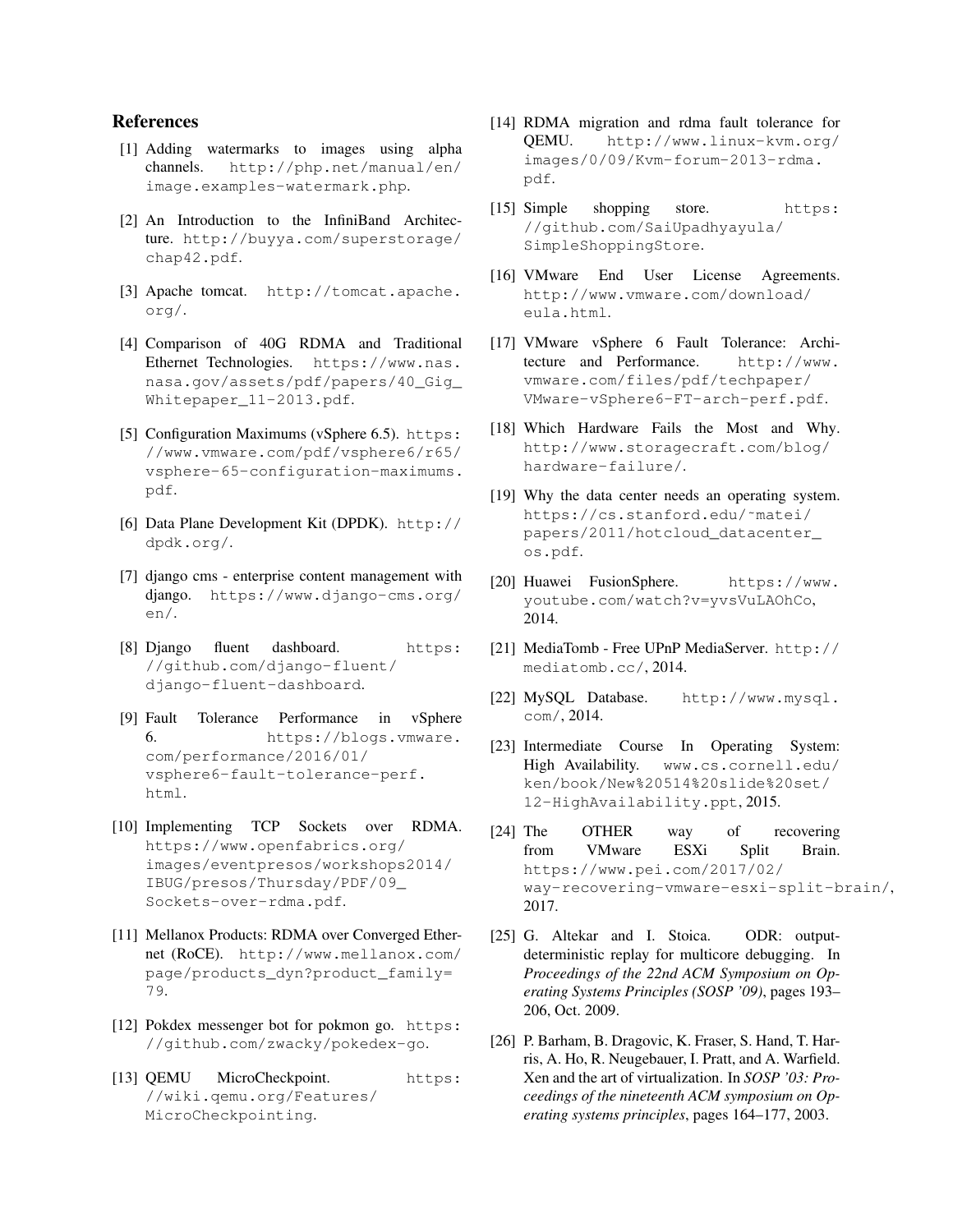- <span id="page-13-12"></span>[27] K. P. Birman. Replication and fault-tolerance in the isis system. In *Proceedings of the Tenth ACM Symposium on Operating Systems Principles*, SOSP '85, 1985.
- <span id="page-13-7"></span>[28] W. J. Bolosky and M. L. Scott. False sharing and its effect on shared memory performance. In *USENIX Systems on USENIX Experiences with Distributed and Multiprocessor Systems - Volume 4*, Sedms'93, 1993.
- <span id="page-13-9"></span>[29] T. C. Bressoud and F. B. Schneider. Hypervisorbased fault tolerance. In *Proceedings of the 15th ACM Symposium on Operating Systems Principles (SOSP '95)*, Dec. 1995.
- <span id="page-13-13"></span>[30] M. Burrows. The chubby lock service for looselycoupled distributed systems. In *Proceedings of the Seventh Symposium on Operating Systems Design and Implementation (OSDI '06)*, pages 335–350, 2006.
- <span id="page-13-14"></span>[31] T. D. Chandra, R. Griesemer, and J. Redstone. Paxos made live: An engineering perspective. In *Proceedings of the Twenty-sixth Annual ACM Symposium on Principles of Distributed Computing (PODC '07)*, Aug. 2007.
- <span id="page-13-8"></span>[32] C. Clark, K. Fraser, S. Hand, J. G. Hansen, E. Jul, C. Limpach, I. Pratt, and A. Warfield. Live migration of virtual machines. In *Proceedings of the 2Nd Conference on Symposium on Networked Systems Design & Implementation - Volume 2*, NSDI'05, 2005.
- <span id="page-13-15"></span>[33] J. C. Corbett, J. Dean, M. Epstein, A. Fikes, C. Frost, J. J. Furman, S. Ghemawat, A. Gubarev, C. Heiser, P. Hochschild, W. Hsieh, S. Kanthak, E. Kogan, H. Li, A. Lloyd, S. Melnik, D. Mwaura, D. Nagle, S. Quinlan, R. Rao, L. Rolig, Y. Saito, M. Szymaniak, C. Taylor, R. Wang, and D. Woodford. Spanner: Google's globallydistributed database. In *Proceedings of the 12th Symposium on Operating Systems Design and Implementation (OSDI '16)*, Oct. 2012.
- <span id="page-13-4"></span>[34] A. Corradi, M. Fanelli, and L. Foschini. Vm consolidation: A real case based on openstack cloud. *Future Gener. Comput. Syst.*, Mar. 2014.
- <span id="page-13-5"></span>[35] H. Cui, R. Gu, C. Liu, and J. Yang. Paxos made transparent. In *Proceedings of the 25th ACM Symposium on Operating Systems Principles (SOSP '15)*, Oct. 2015.
- <span id="page-13-0"></span>[36] B. Cully, G. Lefebvre, D. Meyer, M. Feeley, N. Hutchinson, and A. Warfield. Remus: High

availability via asynchronous virtual machine replication. In *Proceedings of the 5th USENIX Symposium on Networked Systems Design and Implementation*, pages 161–174. San Francisco, 2008.

- <span id="page-13-11"></span>[37] M. P. da Silva, R. R. Obelheiro, and G. P. Koslovski. Adaptive remus: adaptive checkpointing for xenbased virtual machine replication. *International Journal of Parallel, Emergent and Distributed Systems*, 32(4):348–367, 2017.
- <span id="page-13-2"></span>[38] Y. Dong, W. Ye, Y. Jiang, I. Pratt, S. Ma, J. Li, and H. Guan. Colo: Coarse-grained lock-stepping virtual machines for non-stop service. In *Proceedings of the 4th Annual Symposium on Cloud Computing*, SOCC '13, 2013.
- <span id="page-13-17"></span>[39] G. Dunlap, S. T. King, S. Cinar, M. Basrat, and P. Chen. ReVirt: enabling intrusion analysis through virtual-machine logging and replay. In *Proceedings of the Fifth Symposium on Operating Systems Design and Implementation (OSDI '02)*, pages 211–224, Dec. 2002.
- <span id="page-13-3"></span>[40] G. W. Dunlap, D. G. Lucchetti, M. A. Fetterman, and P. M. Chen. Execution replay of multiprocessor virtual machines. In *Proceedings of the 4th International Conference on Virtual Execution Environments (VEE '08)*, pages 121–130, Mar. 2008.
- <span id="page-13-18"></span>[41] D. Geels, G. Altekar, P. Maniatis, T. Roscoe, and I. Stoica. Friday: global comprehension for distributed replay. In *Proceedings of the Fourth Symposium on Networked Systems Design and Implementation (NSDI '07)*, Apr. 2007.
- <span id="page-13-1"></span>[42] B. Gerofi and Y. Ishikawa. Rdma based replication of multiprocessor virtual machines over highperformance interconnects. In *Proceedings of the 2011 IEEE International Conference on Cluster Computing*, CLUSTER '11, 2011.
- <span id="page-13-10"></span>[43] [https://github.com/google/]( https://github.com/google/cityhash ) [cityhash]( https://github.com/google/cityhash ).
- <span id="page-13-16"></span>[44] H. Guo, M. Wu, L. Zhou, G. Hu, J. Yang, and L. Zhang. Practical software model checking via dynamic interface reduction. In *Proceedings of the 23rd ACM Symposium on Operating Systems Principles (SOSP '11)*, pages 265–278, Oct. 2011.
- <span id="page-13-6"></span>[45] Z. Guo, C. Hong, M. Yang, D. Zhou, L. Zhou, and L. Zhuang. Rex: Replication at the speed of multicore. In *Proceedings of the 2014 ACM European Conference on Computer Systems (EUROSYS '14)*, page 11. ACM, 2014.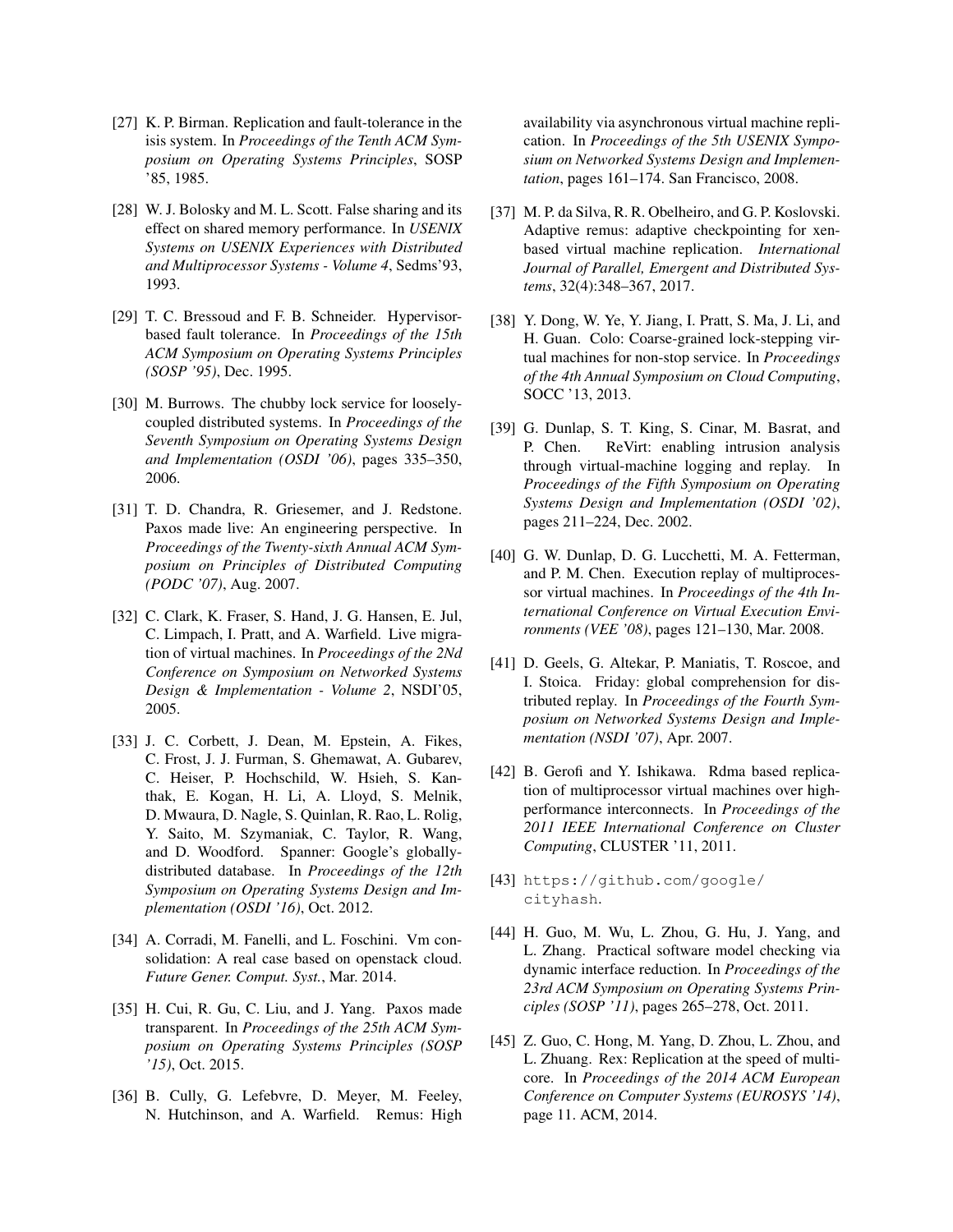- <span id="page-14-17"></span>[46] Z. Guo, X. Wang, J. Tang, X. Liu, Z. Xu, M. Wu, M. F. Kaashoek, and Z. Zhang. R2: An applicationlevel kernel for record and replay. In *Proceedings of the Eighth Symposium on Operating Systems Design and Implementation (OSDI '08)*, pages 193– 208, Dec. 2008.
- <span id="page-14-10"></span>[47] D. Gupta, L. Cherkasova, R. Gardner, and A. Vahdat. Enforcing performance isolation across virtual machines in xen. In *Proceedings of the ACM/IFIP/USENIX 2006 International Conference on Middleware*, Middleware '06, 2006.
- <span id="page-14-13"></span>[48] M. D. Hill and M. Xu. Racey: A stress test for deterministic execution. [http://www.cs.wisc.](http://www.cs.wisc.edu/~markhill/racey.html) edu/~markhill/racey.html, 2009.
- <span id="page-14-15"></span>[49] B. Hindman, A. Konwinski, M. Zaharia, A. Ghodsi, A. D. Joseph, R. Katz, S. Shenker, and I. Stoica. Mesos: A platform for fine-grained resource sharing in the data center. In *Proceedings of the 8th USENIX conference on Networked Systems Design and Implementation*, NSDI'11, Berkeley, CA, USA, 2011. USENIX Association.
- <span id="page-14-3"></span>[50] M. Kapritsos, Y. Wang, V. Quema, A. Clement, L. Alvisi, M. Dahlin, et al. All about eve: Executeverify replication for multi-core servers. In *Proceedings of the Tenth Symposium on Operating Systems Design and Implementation (OSDI '12)*, volume 12, pages 237–250, 2012.
- <span id="page-14-4"></span>[51] B. Kasikci, B. Schubert, C. Pereira, G. Pokam, and G. Candea. Failure sketching: A technique for automated root cause diagnosis of in-production failures. In *Proceedings of the 25th ACM Symposium on Operating Systems Principles (SOSP '15)*, Oct. 2015.
- <span id="page-14-9"></span>[52] <http://www.linux-kvm.org/>.
- <span id="page-14-18"></span>[53] R. Konuru, H. Srinivasan, and J.-D. Choi. Deterministic replay of distributed Java applications. In *Proceedings of the 14th International Symposium on Parallel and Distributed Processing (IPDPS '00)*, pages 219–228, May 2000.
- <span id="page-14-8"></span>[54] O. Laadan, N. Viennot, and J. Nieh. Transparent, lightweight application execution replay on commodity multiprocessor operating systems. In *Proceedings of the ACM SIGMETRICS Conference on Measurement and Modeling of Computer Systems (SIGMETRICS '10)*, pages 155–166, June 2010.
- <span id="page-14-11"></span>[55] L. Lamport. Paxos made simple. [http://research.microsoft.com/](http://research.microsoft.com/en-us/um/people/lamport/pubs/paxos-simple.pdf) [en-us/um/people/lamport/pubs/](http://research.microsoft.com/en-us/um/people/lamport/pubs/paxos-simple.pdf) [paxos-simple.pdf](http://research.microsoft.com/en-us/um/people/lamport/pubs/paxos-simple.pdf).
- <span id="page-14-2"></span>[56] L. Lamport. The part-time parliament. *ACM Trans. Comput. Syst.*, 16(2):133–169, 1998.
- <span id="page-14-19"></span>[57] D. Lee, B. Wester, K. Veeraraghavan, S. Narayanasamy, P. M. Chen, and J. Flinn. Respec: efficient online multiprocessor replayvia speculation and external determinism. In *Fifteenth International Conference on Architecture Support for Programming Languages and Operating Systems (ASPLOS '10)*, pages 77–90, Mar. 2010.
- <span id="page-14-5"></span>[58] J. Li, E. Michael, N. K. Sharma, A. Szekeres, and D. R. K. Ports. Fast replication with nopaxos: Replacing consensus with network ordering. In *Proceedings of the 12th Symposium on Operating Systems Design and Implementation (OSDI '16)*, Nov. 2016.
- <span id="page-14-12"></span>[59] <https://www.lighttpd.net/>.
- <span id="page-14-1"></span>[60] T. Liu, C. Curtsinger, and E. D. Berger. DTHREADS: efficient deterministic multithreading. In *Proceedings of the 23rd ACM Symposium on Operating Systems Principles (SOSP '11)*, pages 327–336, Oct. 2011.
- <span id="page-14-7"></span>[61] T. Liu, C. Tian, Z. Hu, and E. D. Berger. Predator: Predictive false sharing detection. *SIGPLAN Not.*, 49(8), Feb. 2014.
- <span id="page-14-14"></span>[62] J. R. Lorch, A. Baumann, L. Glendenning, D. T. Meyer, and A. Warfield. Tardigrade: Leveraging lightweight virtual machines to easily and efficiently construct fault-tolerant services. In *Proceedings of the 12th USENIX Conference on Networked Systems Design and Implementation*, NSDI'15, 2015.
- <span id="page-14-6"></span>[63] M. Lu and T.-c. Chiueh. Fast memory state synchronization for virtualization-based fault tolerance. In *Dependable Systems & Networks, 2009. DSN'09. IEEE/IFIP International Conference on*, pages 534–543. IEEE, 2009.
- <span id="page-14-0"></span>[64] M. Lu and T.-c. Chiueh. Speculative memory state transfer for active-active fault tolerance. In *Proceedings of the 2012 12th IEEE/ACM International Symposium on Cluster, Cloud and Grid Computing (Ccgrid 2012)*, CCGRID '12, 2012.
- <span id="page-14-16"></span>[65] Y. Mao, F. P. Junqueira, and K. Marzullo. Mencius: building efficient replicated state machines for wans. In *Proceedings of the 8th USENIX conference on Operating systems design and implementation*, volume 8, pages 369–384, 2008.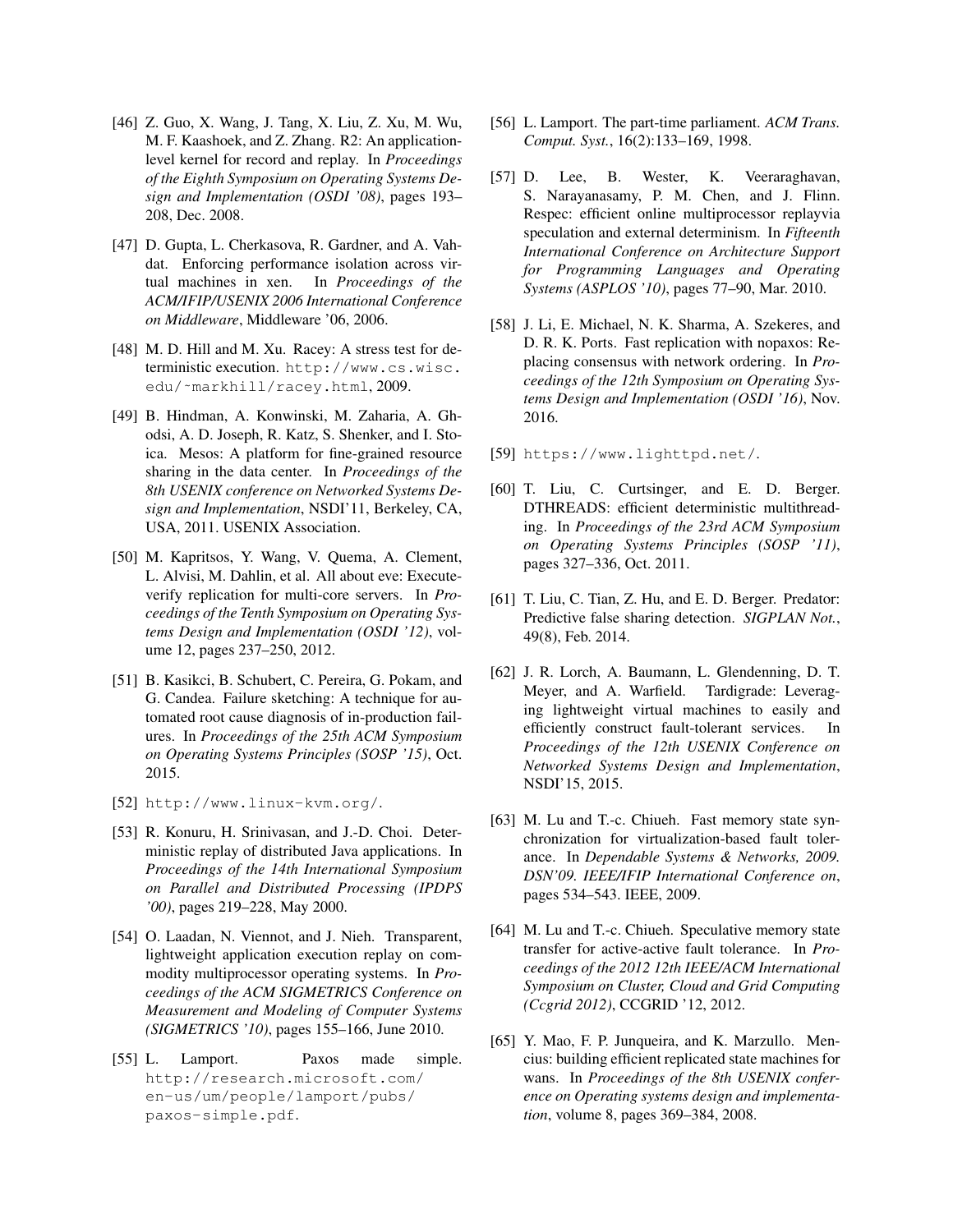- <span id="page-15-22"></span>[66] P. J. Marandi, C. E. Bezerra, and F. Pedone. Rethinking state-machine replication for parallelism. In *Proceedings of the 2014 IEEE 34th International Conference on Distributed Computing Systems*, ICDCS '14, 2014.
- <span id="page-15-7"></span>[67] A. J. Mashtizadeh, T. Garfinkel, D. Terei, D. Mazieres, and M. Rosenblum. Towards practical default-on multi-core record/replay. In *Proceedings of the Twenty-Second International Conference on Architectural Support for Programming Languages and Operating Systems*, ASPLOS '17, 2017.
- <span id="page-15-1"></span>[68] D. Mazieres. Paxos made practical. Technical report, Technical report, 2007. http://www. scs. stanford. edu/dm/home/papers, 2007.
- <span id="page-15-16"></span>[69] C. Mitchell, Y. Geng, and J. Li. Using one-sided rdma reads to build a fast, cpu-efficient key-value store. In *Proceedings of the USENIX Annual Technical Conference (USENIX '14)*, June 2013.
- <span id="page-15-23"></span>[70] P. Montesinos, M. Hicks, S. T. King, and J. Torrellas. Capo: a software-hardware interface for practical deterministic multiprocessor replay. In *Fourteenth International Conference on Architecture Support for Programming Languages and Operating Systems (ASPLOS '09)*, pages 73–84, Mar. 2009.
- <span id="page-15-15"></span>[71] I. Moraru, D. G. Andersen, and M. Kaminsky. There is more consensus in egalitarian parliaments. In *Proceedings of the 13th ACM Symposium on Operating Systems Principles (SOSP '91)*, Nov. 2013.
- <span id="page-15-11"></span>[72] M. Nelson, B.-H. Lim, and G. Hutchins. Fast transparent migration for virtual machines. In *Proceedings of the Annual Conference on USENIX Annual Technical Conference*, ATEC '05, 2005.
- <span id="page-15-6"></span>[73] Nginx web server. <https://nginx.org/>, 2012.
- <span id="page-15-14"></span>[74] D. Ongaro and J. Ousterhout. In search of an understandable consensus algorithm. In *Proceedings of the USENIX Annual Technical Conference (USENIX '14)*, June 2014.
- <span id="page-15-2"></span>[75] S. Park, Y. Zhou, W. Xiong, Z. Yin, R. Kaushik, K. H. Lee, and S. Lu. PRES: probabilistic replay with execution sketching on multiprocessors. In *Proceedings of the 22nd ACM Symposium on Operating Systems Principles (SOSP '09)*, pages 177– 192, Oct. 2009.
- <span id="page-15-19"></span>[76] S. Pertet and P. Narasimhan. Causes of failure in web applications (cmu-pdl-05-109). *Parallel Data Laboratory*, page 48, 2005.
- <span id="page-15-8"></span>[77] S. Peter, J. Li, I. Zhang, D. R. K. Ports, D. Woos, A. Krishnamurthy, T. Anderson, and T. Roscoe. Arrakis: The operating system is the control plane. In *Proceedings of the Eleventh Symposium on Operating Systems Design and Implementation (OSDI '14)*, Oct. 2014.
- <span id="page-15-4"></span>[78] M. Poke and T. Hoefler. Dare: High-performance state machine replication on rdma networks. In *Proceedings of the 24th International Symposium on High-Performance Parallel and Distributed Computing*, HPDC '15, 2015.
- <span id="page-15-18"></span>[79] Postgresql. [https://www.postgresql.](https://www.postgresql.org) [org](https://www.postgresql.org), 2012.
- <span id="page-15-3"></span>[80] <http://www.qemu.org>.
- <span id="page-15-17"></span>[81] <http://redis.io/>.
- <span id="page-15-0"></span>[82] V. A. Sartakov and R. Kapitza. Multi-site synchronous vm replication for persistent systems with asymmetric read/write latencies.
- <span id="page-15-13"></span>[83] D. J. Scales, M. Nelson, and G. Venkitachalam. The design of a practical system for fault-tolerant virtual machines. *SIGOPS Oper. Syst. Rev.*, Dec. 2010.
- <span id="page-15-24"></span>[84] S. M. Srinivasan, S. Kandula, C. R. Andrews, and Y. Zhou. Flashback: A lightweight extension for rollback and deterministic replay for software debugging. In *Proceedings of the USENIX Annual Technical Conference (USENIX '04)*, pages 29–44, June 2004.
- <span id="page-15-5"></span> $[85]$  <ssdb.io/>.
- <span id="page-15-12"></span>[86] R. E. Strom, D. F. Bacon, and S. Yemini. *Volatile logging in n-fault-tolerant distributed systems*. IBM Thomas J. Watson Research Division, 1987.
- <span id="page-15-10"></span>[87] S. Suneja, C. Isci, V. Bala, E. de Lara, and T. Mummert. Non-intrusive, out-of-band and out-of-thebox systems monitoring in the cloud. *SIGMET-RICS Perform. Eval. Rev.*, June 2014.
- <span id="page-15-20"></span>[88] S. Technologies. Transient error protection. 2005.
- <span id="page-15-21"></span>[89] R. Van Renesse and D. Altinbuken. Paxos made moderately complex. *ACM Computing Surveys (CSUR)*, 47(3):42:1–42:36, 2015.
- <span id="page-15-25"></span>[90] [http://www.vmware.com/solutions/](http://www.vmware.com/solutions/vla/) [vla/](http://www.vmware.com/solutions/vla/).
- <span id="page-15-9"></span>[91] C. A. Waldspurger. Memory resource management in VMware ESX server. In *Proceedings of the Fifth Symposium on Operating Systems Design and Implementation (OSDI '02)*, 2002.